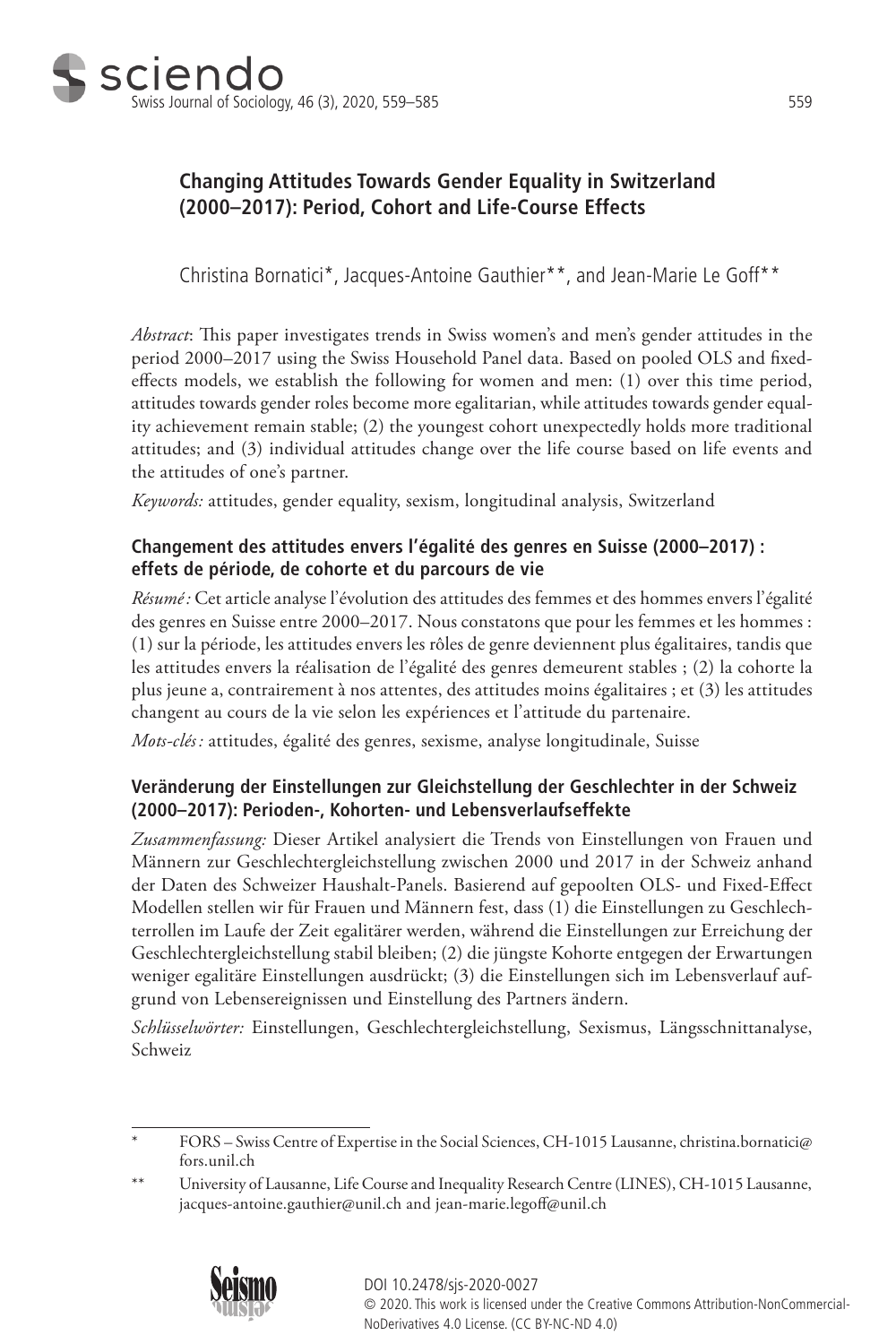## 1 Introduction<sup>1</sup>

Women and men's social roles have evolved in Western societies since the mid-20<sup>th</sup> century. Women entered the labour market and are now as numerous as men in achieving higher education, while men are increasingly involved in childcare and domestic tasks (Hook 2006). In parallel, normative values, particularly regarding gender roles, have developed towards more equality over the same period (Mason and Lu 1988; Scott et al. 1996). Supporters of the modernisation theory (e. g. Inglehart and Norris 2003) espoused a continuing cultural convergence towards egalitarianism and thus a progressive reduction of traditional attitudes supporting male primacy and holding gender-essentialist beliefs of women's and men's separate life domains and roles due to natural and innate differences. However, changes towards more egalitarian gender attitudes – and behaviours (England 2010) – seem to have stalled in the mid-1990s in Western countries (van Egmond et al. 2010; Cotter et al. 2011). Pepin and Cotter (2018) even assert that attitudes about the division of domestic tasks and family decisions between spouses became more traditional among young Americans. However, based on a cross-country analysis including 17 European countries, Knight and Brinton (2017) interpret this stall not as a resurgence of gender-essentialist views but rather as the rise of different types of egalitarianism, namely, from liberal egalitarianism (gender egalitarian work-family views) to familial egalitarianism (support for women's employment and traditional family values).

If most attention so far has been directed at examining the attitudinal change over historical time at the population level, an increasing amount of research has focused on changes in gender attitudes within individuals over the life course. For instance, studies using panel data show that life events and transitions can have important effects on gender attitudes. In particular, women's transition to employment and their employment level are positively related to women's egalitarian attitudes (Corrigall and Konrad 2007; Kroska and Elman 2009). Parenthood generally shifts women's and men's attitudes towards more traditional views (Baxter et al. 2014; Grinza et al. 2017). However, Kaufman et al. (2017) found a relatively weak effect of the transition to parenthood on young Swedes' gender attitudes, which is attributed to strong policies that support gender equality in this country. These diverging results suggest that the national context plays a role in the level and direction of attitudinal change. Previous results on national trends and individual changes in gender attitudes

<sup>1</sup> The authors are grateful to Ursina Kuhn for offering invaluable advice and thank the anonymous reviewers for their helpful comments. This study has been realised using the data collected by the Swiss Household Panel (SHP), which is based at FORS, the Swiss Centre of Expertise in the Social Sciences. This publication benefited from the support of the Swiss National Centre of Competence in Research LIVES—Overcoming vulnerability: Life course perspectives (NCCR LIVES), which is financed by the Swiss National Science Foundation (grant number: 51NF40- 160590).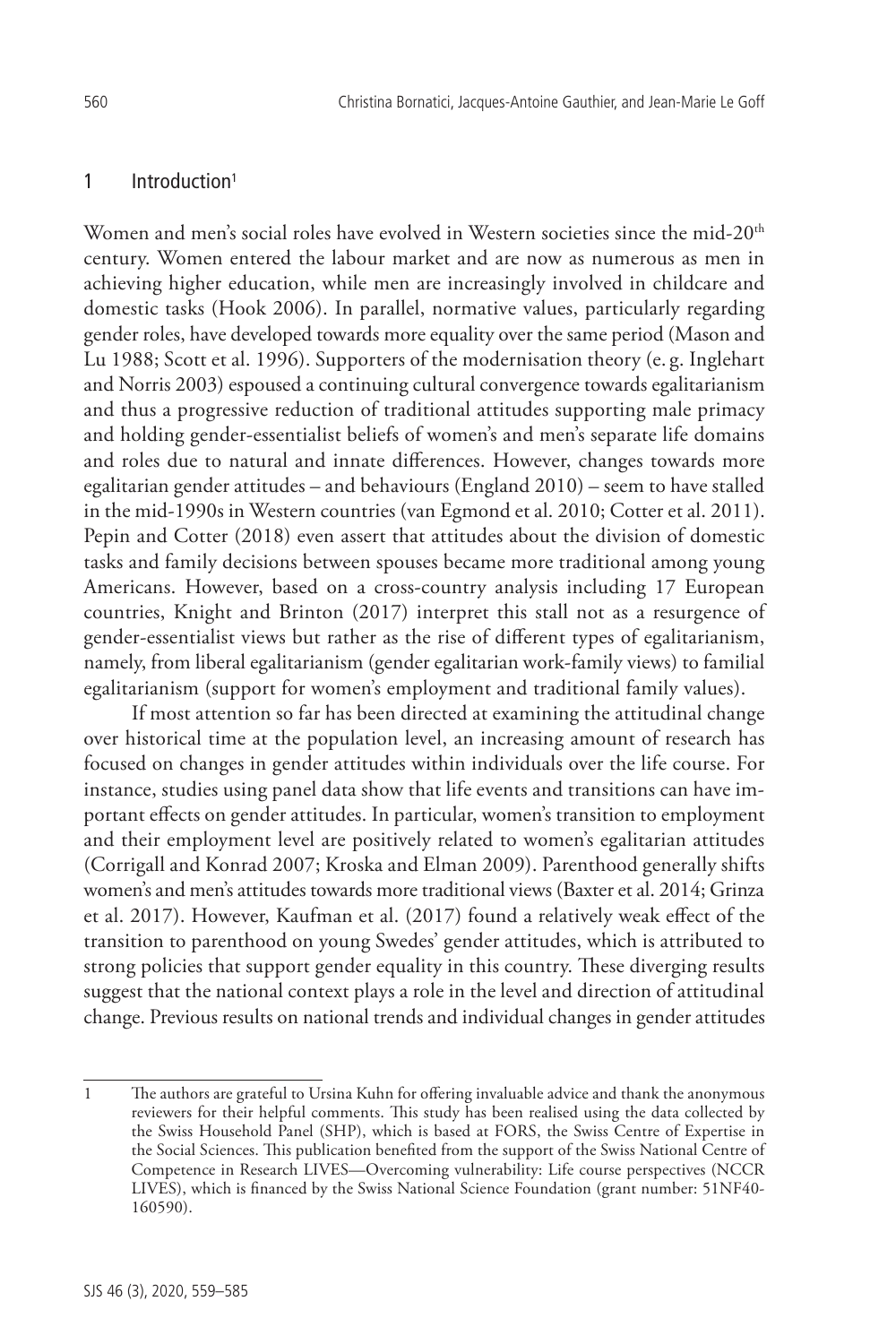are drawn principally from American and European data. In this paper, we focus on the change in attitudes towards gender equality in the context of Switzerland.

Thus far, few studies in Switzerland have assessed attitudes towards gender  $role$  – and more broadly, attitudes towards gender equality<sup>2</sup> – and none have adopted a longitudinal perspective. Levy et al. (2002) report that in 1998, 33% of women and 41% of men believed that mothers of schoolchildren should not work, thus favouring a clear separation of gender roles. Recent studies focus on specific groups or on specific life-course transitions. These studies indicate that factors related to gender attitudes in Switzerland are similar to those observed in other countries. For example, working women and cohabitant mothers have more egalitarian attitudes towards gender roles than, respectively, non-working women and married mothers do (Ryser and Le Goff 2015; Kuhn and Ravazzini 2018). As in other liberal welfare states, after becoming parents, most couples hold egalitarian attitudes while having an unequal work-family organisation (Bühlmann et al. 2009; 2016). However, the overall picture of the changes in gender attitudes in Switzerland over time and over the life course remains incomplete.

Therefore, the aim of this study is to investigate the trends of attitudes towards gender equality and intervening factors in attitudinal changes in the Swiss context during the last 20 years. The attitudinal changes are evaluated both at the individual and population levels. The specific structural, institutional and cultural contexts in a given time and place are expected to influence both the formation of individual gender attitudes during the socialisation process (inter-cohort effects) and their variation over the life course (intra-cohort effects). Attitudes are then expected to change when the overall context is modified (period effects) or when individuals experience a transition to a new life stage (life-course effects).

This paper contributes to the literature on gender attitudes in three ways. First, it provides new evidence on the change in gender attitudes for women and men throughout their life course and historical time in Switzerland. Second, it assesses normative change by focusing on different dimensions of attitudes towards gender equality. Indeed, four types of attitudes (attitudes towards women's and mothers' employment, women's discrimination and measures promoting women) are captured in our analyses and are related to two dimensions: attitudes towards gender roles and attitudes towards gender equality achievement. Thus, we concentrate not only on gender role attitudes, as most of the literature does (Davis and Greenstein 2009). Third, using longitudinal data, we can account for both the variation of attitudes between and within individuals over time to distinguish selection from adaptation effects, allowing us to capture the dynamics of reciprocal influence (Lesthaeghe and Moors 2002).

<sup>2</sup> We use the term "attitudes towards gender equality" (or its shorter version, "gender attitudes") to represent the underlying concept of an individual's level of support for gender equality.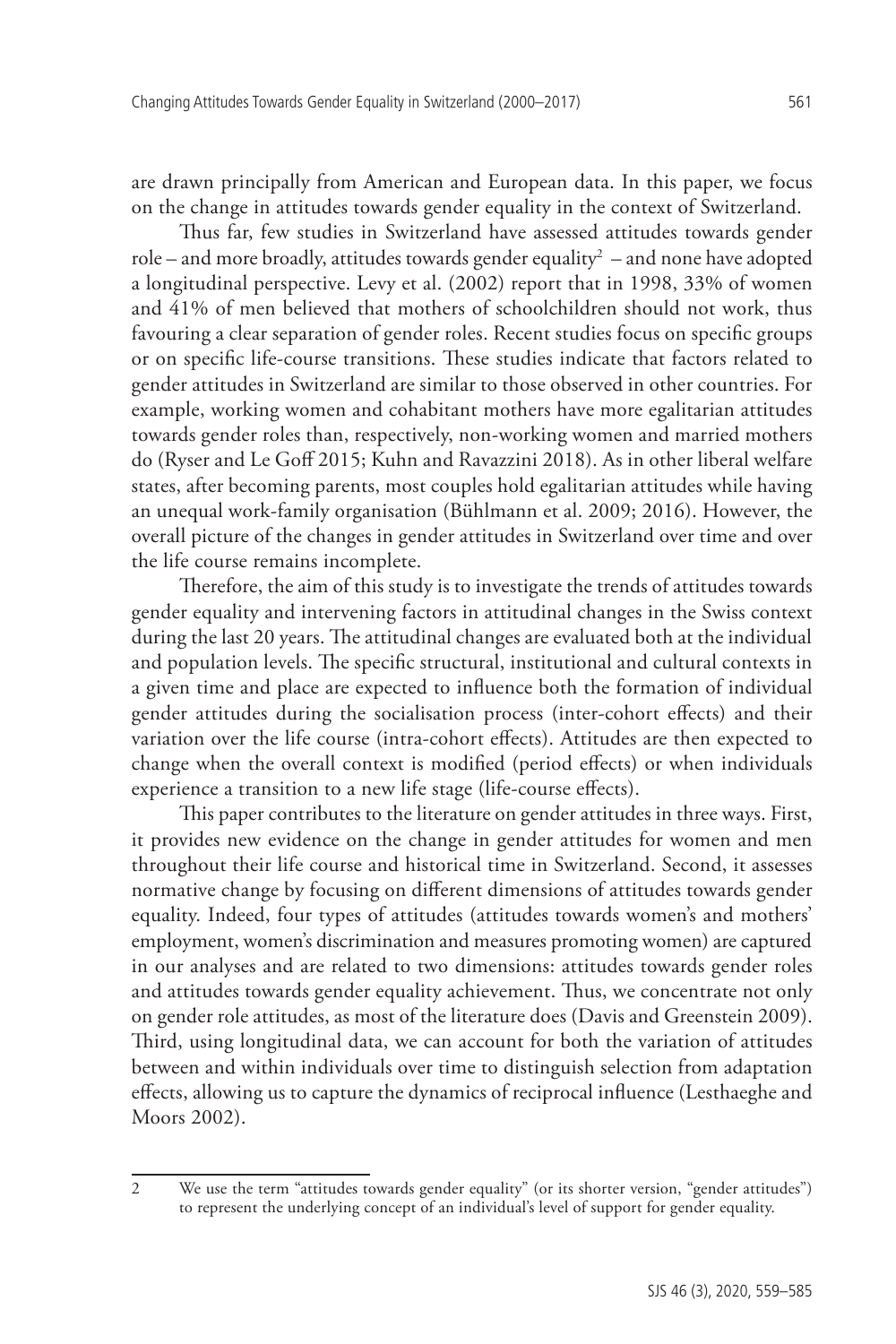## 2 Attitudinal formation and change

### 2.1 Social change: Cohort and period effects

The cohort replacement theory argues that within a birth cohort, individuals' attitudes are shaped by the institutional, structural and cultural context in place during youth socialisation, resulting in intra-cohort similarities in values that tend to persist throughout one's life course and influence subsequent representations and attitudes (Alwin and McCammon 2003). With the replacement of older cohorts by younger cohorts in a population, attitudinal change progressively occurs at the population level (Brooks and Bolzendahl 2004). During the last several decades, the successive birth cohorts were educated and socialized in increasingly egalitarian contexts. Therefore, the members of the younger cohorts hold more egalitarian attitudes towards gender equality than those of the older ones (Berridge et al. 2009; Perales et al. 2019).

Previous studies also report the importance of intra-cohort effects in explaining change in social attitudes over time. At the macro level, these are period effects known to influence the views of the whole population (regardless of their birth year) through widespread exposure to new ideas and models (Bolzendahl and Myers 2004) and through diffusion mechanisms, i.e., the diffusion of ideas from innovative groups to other groups (Pampel 2011). Former beliefs are thus adapted to the new structural, institutional and cultural context. With the increasing involvement of women and mothers in paid work or the development of institutions, policies and norms favourable to egalitarian work-family arrangements, the period effect should be consistent with increasing egalitarian attitudes in the population, as the proponents of the modernisation theory would argue (Inglehart and Norris 2003). However, some researchers found that the recent period effect is related to a stall or even a reversal of attitudes due to the persistence of gender-essentialist conceptions of women's care-giving role or the reappearance of the male primacy (Cotter et al. 2011; Knight and Brinton 2017; Pepin and Cotter 2018).

#### 2.2 Attitudinal change in a life-course perspective

At the micro level, intra-cohort change is explained through the social structural theory, which postulates that individual attitudes vary when the individual's location within the social structure changes (Brooks and Bolzendahl 2004; van Egmond et al. 2010; Baxter et al. 2014). As individuals experience new life events and move through life stages (e. g., education, employment, marriage, parenthood), they become embedded in different social contexts and have new status and new roles (Levy and Bühlmann 2016) that can either reinforce the preceding attitudes or change them. Three mechanisms help explain attitudinal changes: the interest mechanism, the exposure mechanism and the cognitive dissonance mechanism. Let us define them briefly.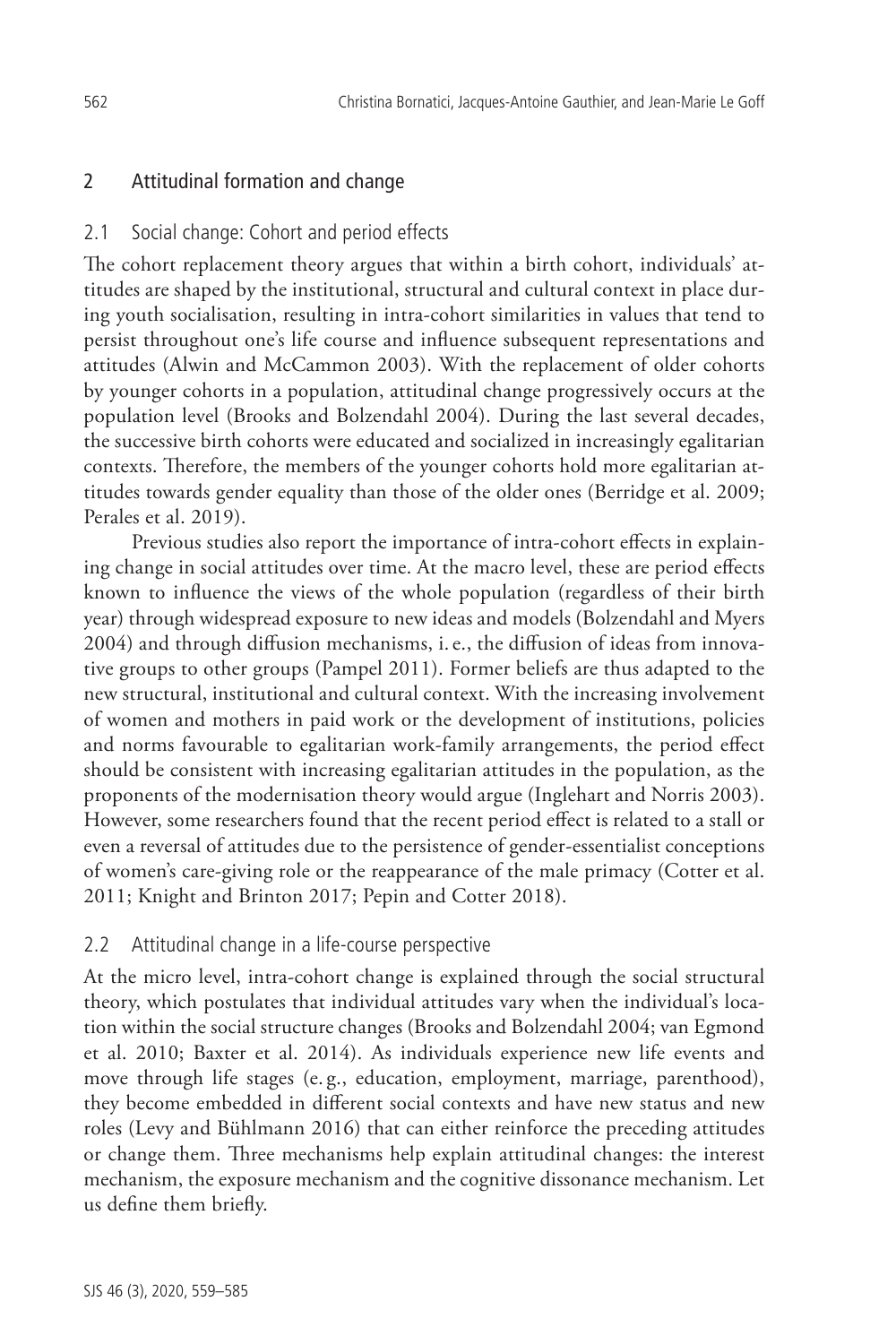First, according to the interest mechanism, in the context of public awareness on gender inequality issues, the individuals who benefit the most from gender equality are more likely to adopt egalitarian attitudes (Bolzendahl and Myers 2004). A robust finding is that young, more educated and employed women have more egalitarian attitudes. As they can easily project themselves in rewarding full-time occupational careers, for instance, these women have more personal interests in achieving gender equality and in experiencing less discrimination. After a change in individuals' socio-structural position (e. g., change in occupational position), their interest structure can change, leading to a shift in their attitudes (Kroska and Elman 2009). Indirect interests are also important. For example, men in couples have more egalitarian attitudes when their partner works (Bolzendahl and Myers 2004) because they can benefit from their wife's wages and career opportunities.

Second, based on the exposure mechanism, individuals' attitudes change after they are confronted with ideas or situations that challenge their views (Bolzendahl and Myers 2004). Changes in individuals' socio-structural positions, e. g., through education or personal experience (e. g., parenthood), expose individuals to different contexts, situations and norms that influence their awareness of gender inequality issues. The exposure mechanism acts as a "socialisation process of sorts that continues into adulthood" (Perales et al. 2019, 87). Exposure to the views of one's partner is particularly important. Indeed, in observing married couples, Kroska and Elman (2009) found a strong effect of one spouse's attitudes on the other.

Interest and exposure mechanisms can jointly influence attitudinal change. For instance, women entering the professional world might develop more egalitarian attitudes, as they are more exposed to inequality and have more interest in claiming equal treatment (e. g., wages, promotions) compared to when they were completing their education. In contrast, women leaving their jobs to care for their children might develop more traditional attitudes in accordance with their new status and behaviour (new goals and interests) or because they have more contacts with people with traditional views and arrangements than in their earlier situation.

Third, the cognitive dissonance mechanism suggests that when former attitudes are inconsistent with new externally constrained behaviours, attitudes tend to change to decrease the cognitive dissonance (Festinger 1957). Indeed, the structural, institutional and cultural contexts influence work-family arrangements, thus fostering or hampering certain behaviours (Pfau‐Effinger 1998; Bühlmann et al. 2009). In more conservative contexts, institutions are relatively unsupportive of egalitarian work-family arrangements. In these cases, social pressures to act according to the prevailing gendered norms are stronger (Pedulla and Thébaud 2015). When gender equality is expected (e. g., between partners for paid work, housework and childcare), while norms and contextual constraints entail unequal behaviours, individuals' attitudes might become more traditional to reduce the cognitive dissonance (Davis and Greenstein 2009).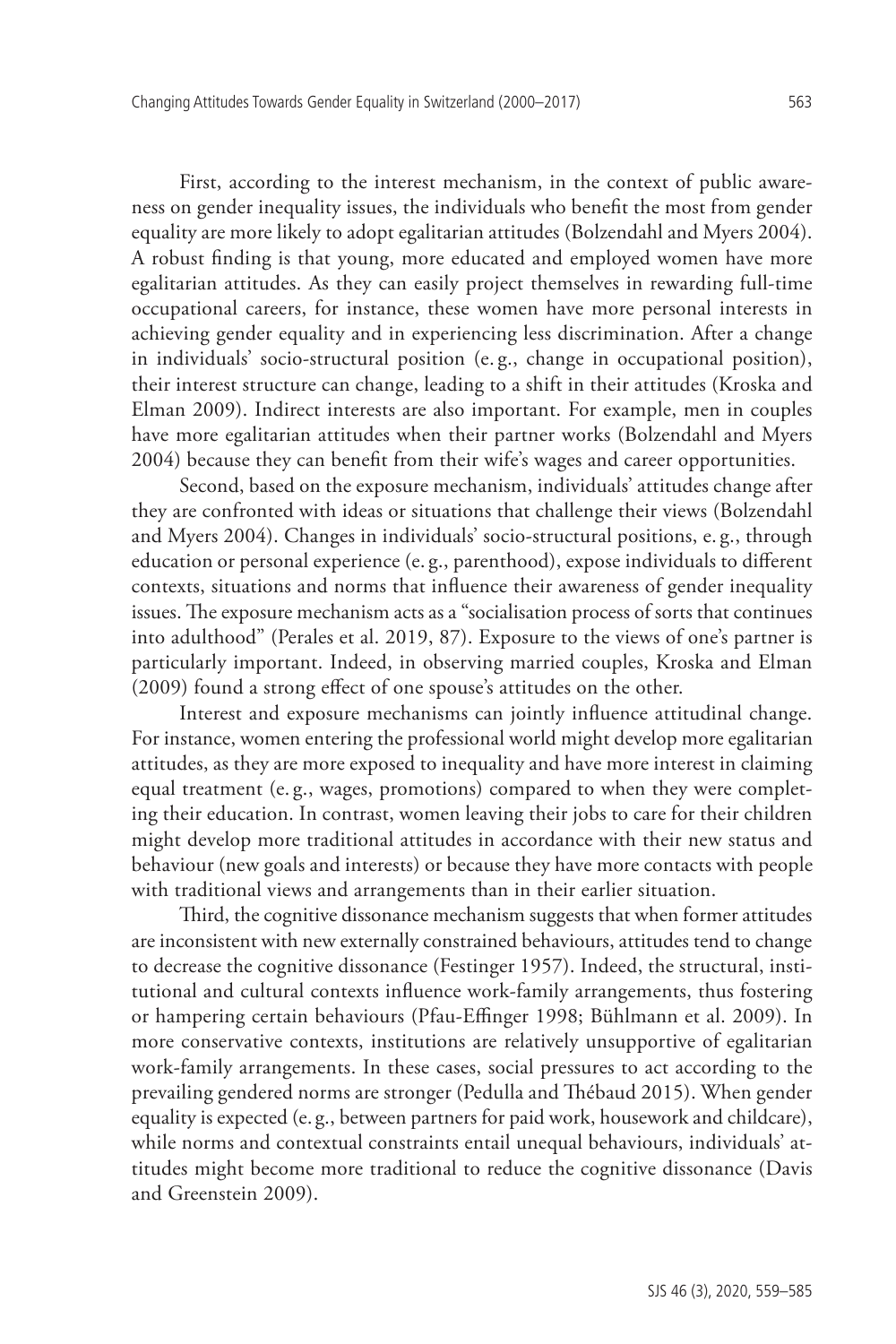This last mechanism has mainly been mobilized to investigate attitudinal changes after the birth of the first child (Baxter et al. 2014; Grinza et al. 2017), as the transition to parenthood is related to important modifications in couples' workfamily arrangements. In fact, the lack of childcare facilities, the school schedules, the gendered norms in the workplace (e. g., the disregard of the father's role) and the normative gender culture (with, for instance, the "good mother" injunctions) restrict couples' options when they have children and condition their gendered roles (Ruppanner and Maume 2016). Moving from one family life stage to the next (e. g., having toddlers or schoolchildren) exposes individuals to different constraints that result in various degrees of cognitive dissonance.

#### 3 The Swiss context for gender equality

Even though gender equality is granted at the institutional level – since 1981 in the Swiss constitution and since 1996 in a federal law prohibiting discrimination in the workplace – in practice, equality has not yet been reached in the private or public spheres. Switzerland is regarded in international comparison as a "late female mobilisation welfare state" (Siaroff 1994) – women's suffrage was only introduced in 1971 at the federal level – and as a liberal family policies regime that is characterised by low family expenditure (Korpi 2000; Fux 2002). This means that policies and institutions favouring work-family balance and egalitarian arrangements are lacking, were developed more recently or have limited effects. For example, in 2019, neither paternity nor parental leave was available in Switzerland, and comparatively short maternity leave was implemented in 2004 at the federal level. Additionally, the availability of childcare in the pre-school years and out-of-school facilities depends on the municipality, the smallest administrative jurisdiction of the country. Despite federal subsidies available since 2003 to increase childcare capacity, the supply remains too low (FSO 2017), and childcare facilities in Switzerland remain among the most expensive internationally (OECD 2017). Concerning gender equality policy, Lanfranconi and Valarino (2014) showed that from 1996 to 2011, the implementation of gender equality legislation shifted from state-oriented to economic-oriented discourses, leading to the primacy of economic outcomes over gender equality outcomes. The implementation of non-state, non-binding and inexpensive measures was thus favoured, resulting in limited progress in achieving gender equality (Lanfranconi and Valarino 2014; Fuchs 2019).

Since 1991, women's participation rate in the labour market has increased and is currently among the highest in Europe (FSO 2019). However, most women are employed part-time and in lower-paying jobs, while they account for only one-third of managers (FSO 2018). Despite the fact that the gender wage gap decreased during the last decade, women still earn, on average, 12% less than men (FSO 2019).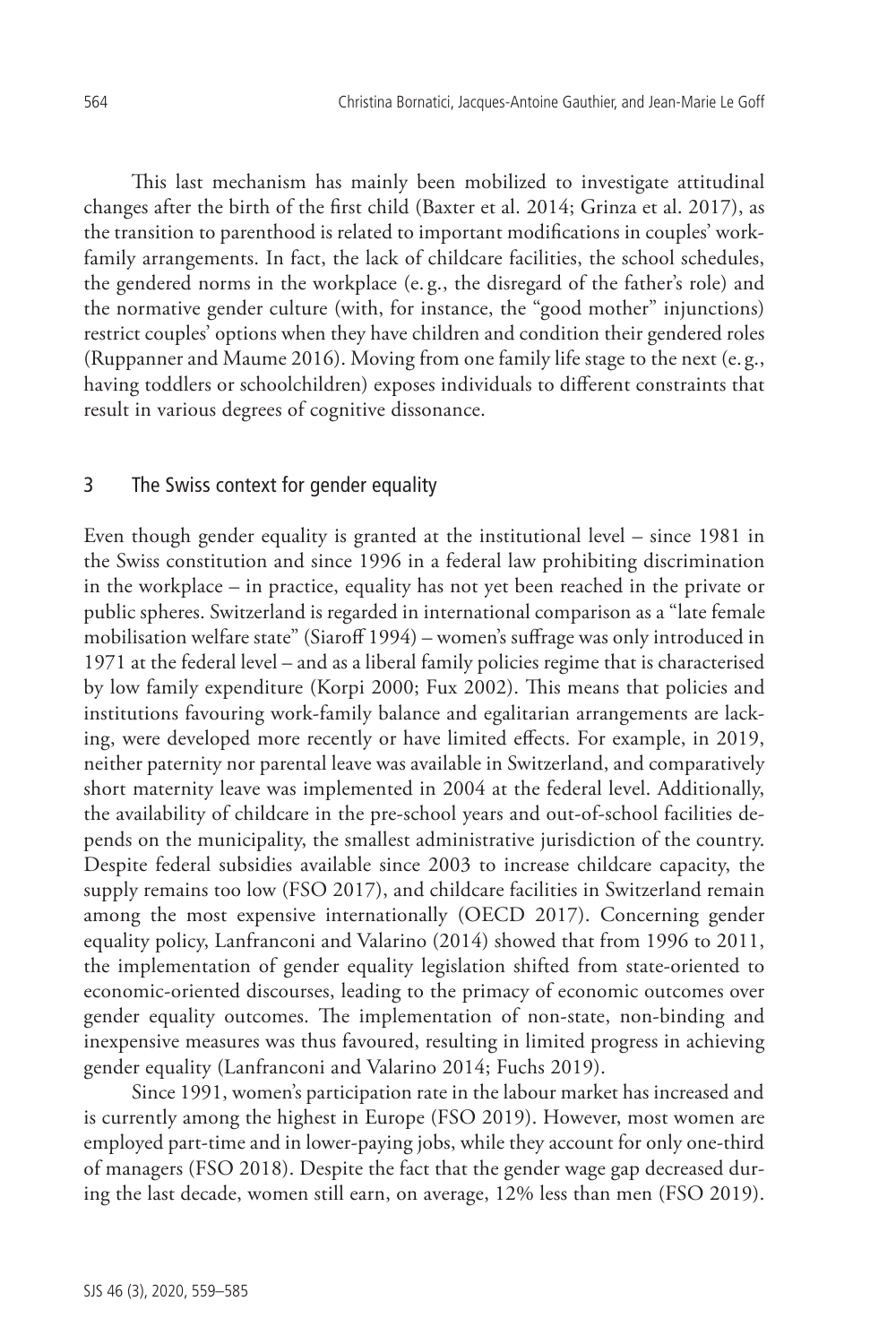Research results show that work-family arrangements and, more generally, life courses remain markedly gendered in Switzerland (Levy et al. 2006), with the transition to parenthood being a strong gendering factor (Le Goff and Levy 2016). Indeed, young mothers partially or fully exit the labour market to care for their child, while fathers become the sole or main breadwinner. Consequently, the most common family model is the modified breadwinner (men working full-time, women part-time), while egalitarian models are still rare (FSO 2019). As the youngest child grows up, mothers increase their involvement in the labour market (FSO 2019). With respect to housework and childcare, in most households, the main responsibility falls on women (FSO 2019). More equality has been reached in education, while progress regarding women's representation in politics has stalled since 2000 at approximately 25% at the cantonal and federal levels (except for the National Council, FSO 2019).

There are some regional differences in cultural, institutional and behavioural settings. For instance, the French- and Italian-speaking areas have more femalefriendly voting patterns (Bühler and Meier Kruker 2002). Additionally, the supply of day-cares for pre-schoolers and after-school programmes is highest in the Frenchspeaking area and in urban cantons (Bieri et al. 2017). Women in the Italian-speaking area are more likely to stay home than in the German- and French-speaking areas (Kuhn and Ravazzini 2018).

When asked about their perception of gender equality in Switzerland, only approximately 1/4 of the working population believe that gender equality has been achieved in education, the family and politics, and approximately 1/10 think it has been achieved in the workplace and leadership positions (Fuchs et al. 2018). Thus, most respondents think that gender equality has not yet been achieved or has only partially been achieved. In each domain, men are more likely than women to report that gender equality has been achieved (Fuchs et al. 2018). Compared to the European population (European Commission 2017), the Swiss have a similar perception of the implementation of gender equality at work and in leadership but are more likely to think that equality has been achieved in politics.

#### 4 Hypotheses

Based on our theoretical framework applied to the Swiss context, we first expect that, similarly to other countries, individuals in younger cohorts have more egalitarian attitudes towards gender equality and that this trend holds over time *(H1 – cohort hypothesis)*. As the overall Swiss structural and institutional contexts became more egalitarian during the observed period (e. g., increase in women's employment rate, implementation of maternity leave), we expect that the diffusion of egalitarian attitudes persisted in the population. We assume that in Switzerland, between 2000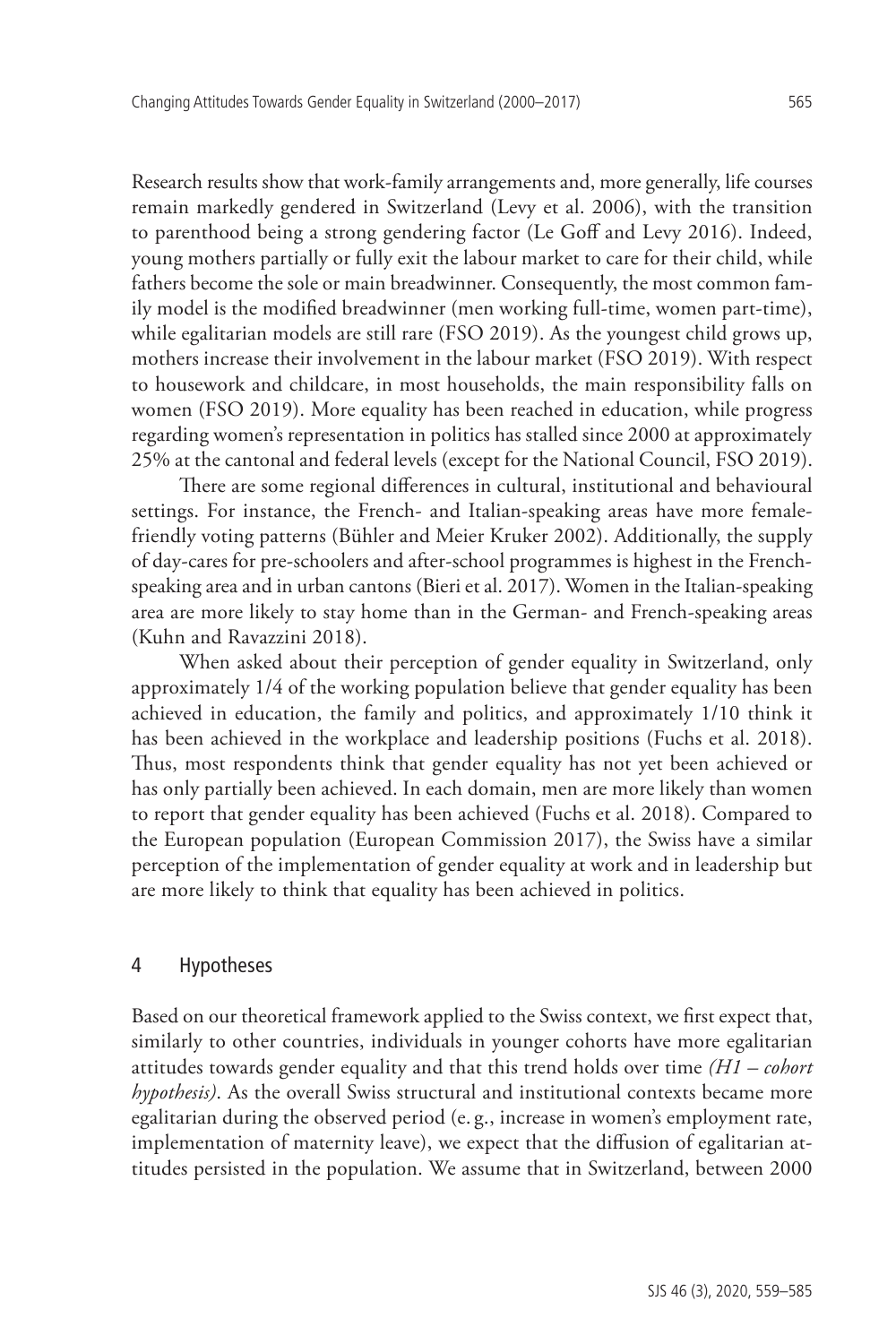and 2017, historical time is associated with more egalitarian attitudes *(H2 – period hypothesis)*.

To test the interest, exposure and cognitive dissonance mechanisms, we rely on, respectively, women's employment, partners' attitudes and family life stages. First, as in Switzerland, most women work part-time; thus, we expect that higher participation of women in the labour force is related to more interest in gender equality and thus more egalitarian attitudes *(H3a – interest hypothesis)*. Additionally, given the indirect interests of men in couples, we expect that women's higher participation in the labour force is related to men's more egalitarian attitudes *(H3b – indirect interest hypothesis).* Second, as a result of exposure, we expect that the attitudes of both partners in couples evolve in the same direction *(H4 – exposure hypothesis).*  Third, in the Swiss context, childless individuals should experience the least cognitive dissonance regarding gender attitudes, as their behaviours are not or are only a little constrained, while (women's) behaviours in families with pre-schoolers could be constrained by the lack of (affordable) childcare. Individuals in this first family stage probably experience the strongest constraints and thus dissonance, which should result in a change towards more traditional attitudes. We thus expect that cognitive dissonance increases in early family life stages (with a peak in pre-school families) and decreases in subsequent family life stages (i.e., families with post-school and out-of-nest children). This implies a change towards more traditional attitudes in early family stages, while there should be no attitudinal change in subsequent stages (*H5a – cognitive dissonance hypothesis*). Moreover, the cognitive dissonance associated with family life stages should be stronger for women than for men, and thus women should develop more traditional attitudes at early family stages (*H5b – gendered cognitive dissonance hypothesis*).

### 5 Data and method

This study uses the Swiss Household Panel data (SHP 2018), collected annually since 1999. The data are gathered at the household and individual levels on a range of social, economic and attitudinal indicators, either in the yearly questionnaire or in rotative modules. The SHP data fit well with our research goals, as they are the only longitudinal data in Switzerland that include several indicators of gender attitudes over almost the last two decades, allowing us to observe variations over historical time and over individuals' life courses. Moreover, as all adult household members are interviewed, for couples living together, data on both partners' attitudes are available, making it possible to assess the reciprocal influence of partners' attitudes. We use all the waves of data including items on gender attitudes, which correspond to data collected from 2000-2011, in 2014 and in 2017.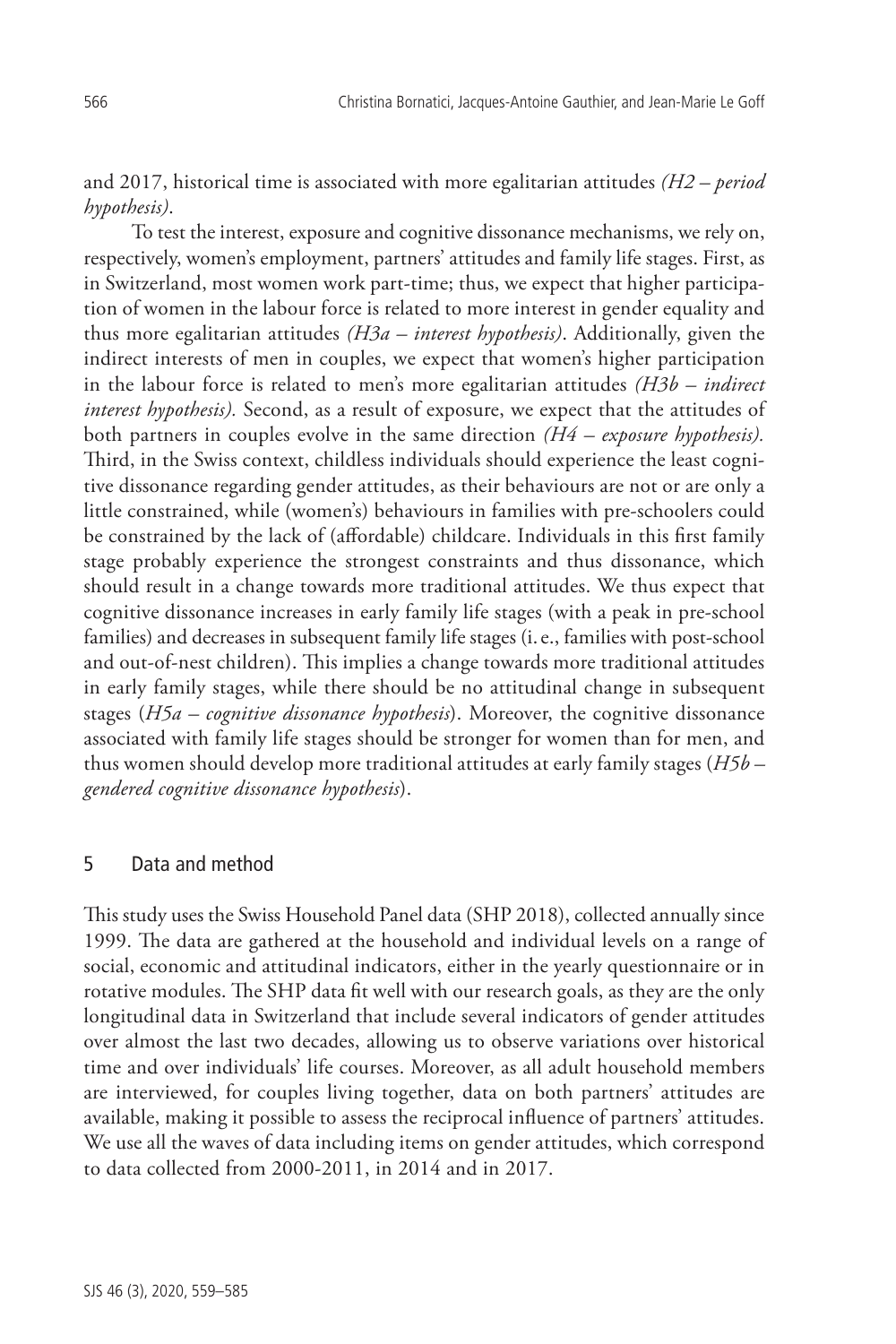To account for attitudinal change over time *within* individuals, we apply fixed-effects regressions. With this method all time-invariant characteristics, such as cultural, familial and individual backgrounds, are controlled for (Brüderl and Ludwig 2015). In this way, time-invariant unobserved heterogeneity is eliminated, but the estimation of invariant attributes (e. g., cohort) is not possible. To estimate the association between attitudes and time-invariant characteristics, we use pooled OLS regressions with standard errors corrected for clustering by respondent.<sup>3</sup> Moreover, pooled OLS regressions enable us to assess differences and change *between* individuals. The resulting models, later referred to as *within* and *between* models, are conducted on two different samples. A first set of analyses on the change in gender attitudes was conducted on adult respondents of working age (18–64 years old) who completed at least one individual questionnaire. In a second set of analyses, to test the mutual influence of the partners, we restrict our sample to individuals living as a heterosexual couple (married or not) at any time of the period of observation and who have no other adults cohabiting with them (except their children up to 30 years old). As the literature shows a clear sex difference in gender attitudes, separate analyses are conducted for women and men.

*Attitudes towards gender equality* are assessed with four items in the SHP that relate to two different dimensions of gender attitudes. The first and second items relate to *attitudes towards traditional gender roles* and measure the attitudes towards mothers' and women's employment, respectively: 1) "A pre-school child suffers, if his or her mother works for pay" and 2) "To have a job is the best guarantee for a woman as for a man to be independent". The third and fourth items relate to *attitudes towards gender equality achievement* and assess attitudes about women's discrimination and measures promoting women to reduce gender inequality, respectively: 3) "In Switzerland, women are penalized compared with men in certain areas" and 4) "Are you in favour of Switzerland taking more steps to ensure the promotion of women?".

While the first two items estimate the strength of essentialist beliefs about women's and men's separate spheres and the endorsement of traditionally gendered roles (i.e., "old-fashioned sexism" as labelled by Swim et al. 1995), the third and fourth items measure, respectively, the denial of continuing discrimination and the resentment over special favours for women (i.e., "modern sexism"). Swim et al. (1995) show that old-fashioned sexism is more overt but socially disapproved, while modern sexism is more subtle and thus may better predict sexist attitudes and behaviours. Individuals can both reject traditional gender roles and stereotypes and think that women have now reached equality and thus stand against special measures for women (Swim et al. 1995). Indeed, modern sexists "blame women instead of systematic disadvantage for [the continuing] gender inequality and contribute to the maintenance of the unequal gender status quo" (Becker and Sibley 2016, 319).

<sup>3</sup> This enables us to take into account the existing correlation in the successive respondent's observations.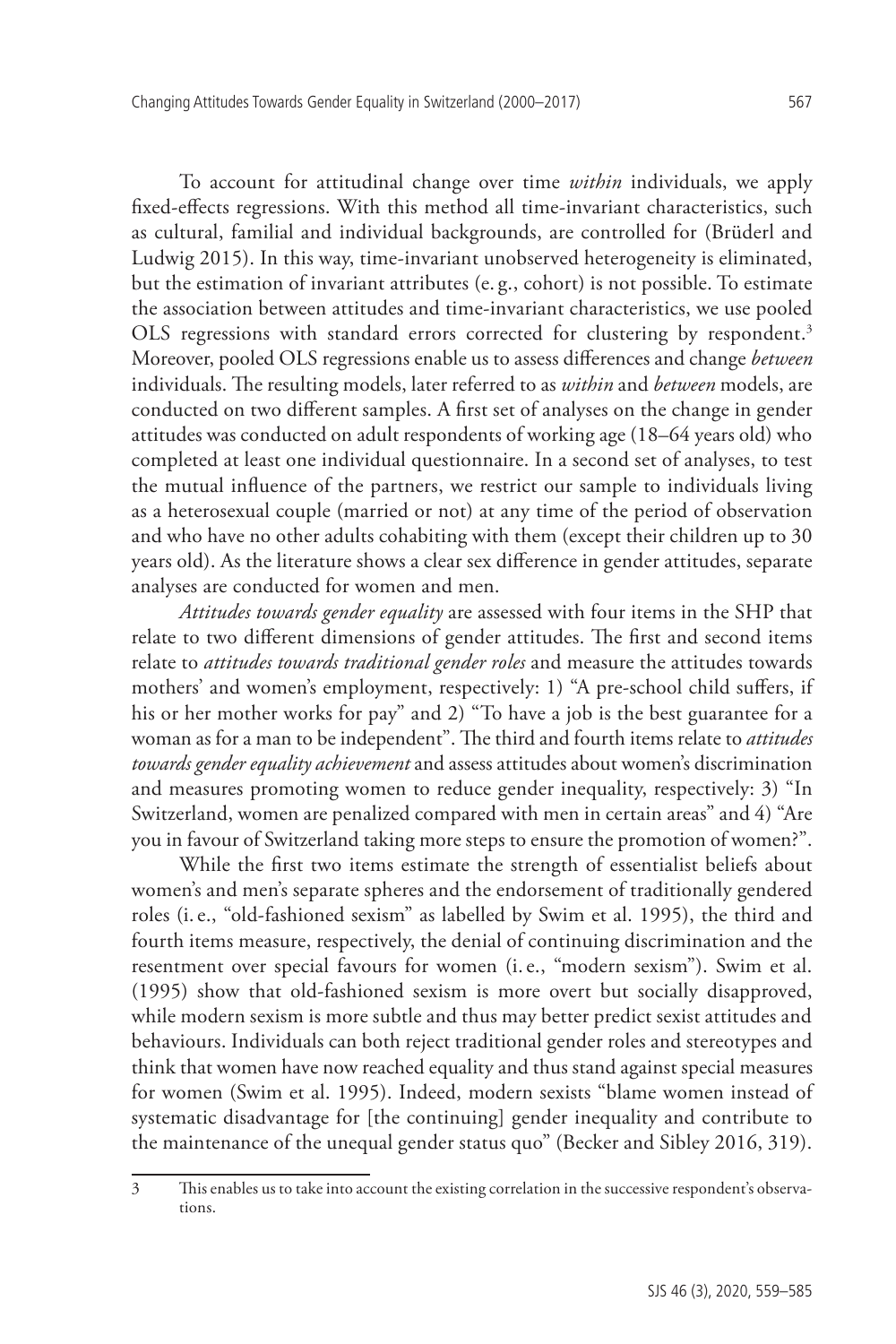Research mostly analysed attitudes towards gender roles and thus old-fashioned sexism (see e. g. Davis and Greenstein 2009 for a review of US studies). The inclusion of items assessing modern sexism is therefore important.

As each of the four items measures a specific aspect of gender attitudes, analysing them separately instead of in a joint scale enables us to uncover differences in the evolution of attitudes for each aspect. For each item, respondents indicate their level of agreement on an eleven-point Likert scale. The first item was reverse coded so that a high value indicates egalitarian attitudes towards gender equality on every item, while a low value indicates traditional attitudes.

Among the independent variables, to disentangle the period (H2) and the cohort (H1) effects, we use the *interview year* to measure the influence of the overall context and create four *generational cohorts*: the Silent generation (individuals born before 1949), Baby-boomers (1950-1964), Generation X (1965–1979) and Millennials (1980 and subsequent birth years). To test the interest hypotheses (H3a-b), we account for *women's involvement in paid work*: not working, short part-time (1 to 20 hours), long part-time (21 to 37 hours) and full-time (38 hours and more). Then, we consider the *partner's attitudes* to assess the exposure hypothesis (H4). To evaluate the cognitive dissonance hypotheses (H5a-b), we allocate every individual (or couple) to one of the six *family life stages*: 1) pre-child individuals (childless individuals younger than 45; for couples, the woman's age is taken into account), 2) pre-school family (youngest child 0 to 4 years old), 3) school family (5 to 17 years); 4) post-school family (18 to 30 years); 5) post-children family (out-of-nest children); and 6) individuals without children (childless individuals older than 45).

Finally, based on the literature on gender attitudes, we control for the *educational level* and *marital status* in each model. Indeed, previous studies have consistently shown that being less educated or married is linked to more traditional attitudes (e. g. Ryser and Le Goff 2015; Edlund and Öun 2016). Given the Swiss context, we also control for the linguistic region (German, French or Italian) and the residential context (urban vs. rural), as differences have been found in terms of cultural (voting patterns) and institutional (childcare infrastructure) settings. The results of education and linguistic region, on the one hand, and marital status and residential context, on the other hand, are used to further assess the exposure and cognitive dissonance mechanisms, respectively.

#### 6 Results

#### 6.1 Attitudinal change over time: Cohort and period effects

Figures 1 and 2 show the descriptive trends by sex and cohort, respectively, for each of the four attitudinal items across all years in the study. If men score lower than women for all items, the overall evolution of attitudes is similar for both sexes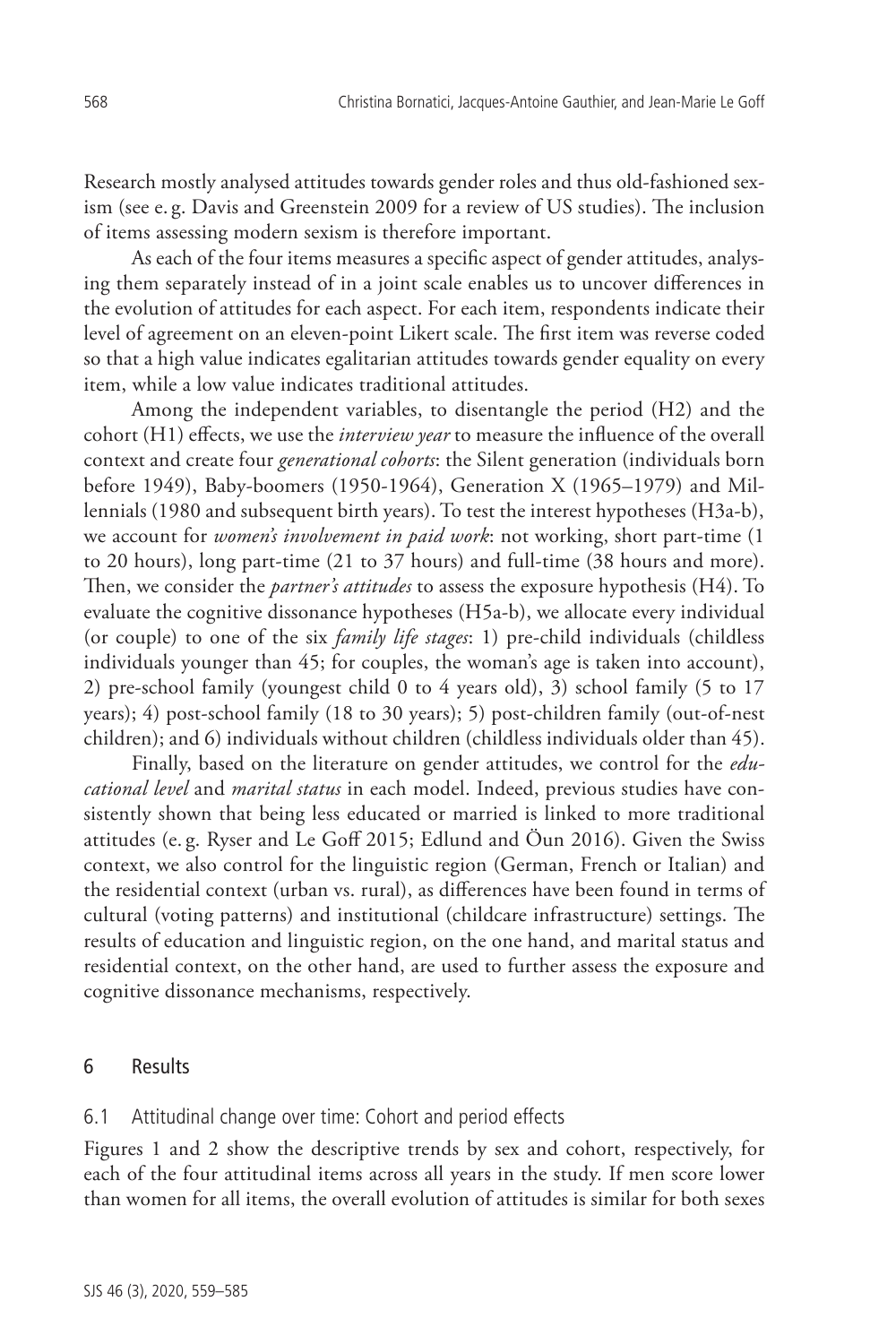

#### Figure 1 Trends in gender attitudes in Switzerland by sex

Note: Means by year and sex for the adult population (between 77 469 and 84 080 observations); higher values indicate more egalitarian attitudes. Source: SHP 2000–2017.

(Figure 1). Indeed, there is a slight increase towards more egalitarian attitudes for both women and men concerning gender roles. However, when attitudes towards gender equality achievement are considered, we observe a stagnation of attitudes for both sexes. The period effect thus differs for old-fashioned and modern sexism items, the first ones evolving as predicted contrary to the second ones (H2). If oldfashioned sexism items exhibit parallel upward trends, then interestingly, attitudes towards women's employment are the most egalitarian (overall means over the period: women = 8.3; men = 8.0), while women and men are the most traditional concerning mothers' employment (women = 4.8; men = 3.8). Respondents' attitudes towards women's discrimination (women = 5.5; men = 5.1) and measures promoting women (women = 6.0; men = 5.4) are slightly less traditional.

With respect to the decomposition of these trends over cohorts (Figure 2), quite surprisingly, the *Millennials* have more traditional gender attitudes than do the other cohorts, except for attitudes towards working mothers. This is particularly true for both modern sexism items. Making abstractions of the *Millennial* cohort, attitudes towards working mothers is the only item for which cohorts act as predicted by our hypothesis H1 (i.e., younger cohorts hold progressively more egalitarian attitudes than do older cohorts). However, for this item, the gap between the cohorts diminishes over the period, as there is a wider difference between individuals from the *Silent generation* and *Baby-boomers*, than between *Baby-boomers* and *Generation*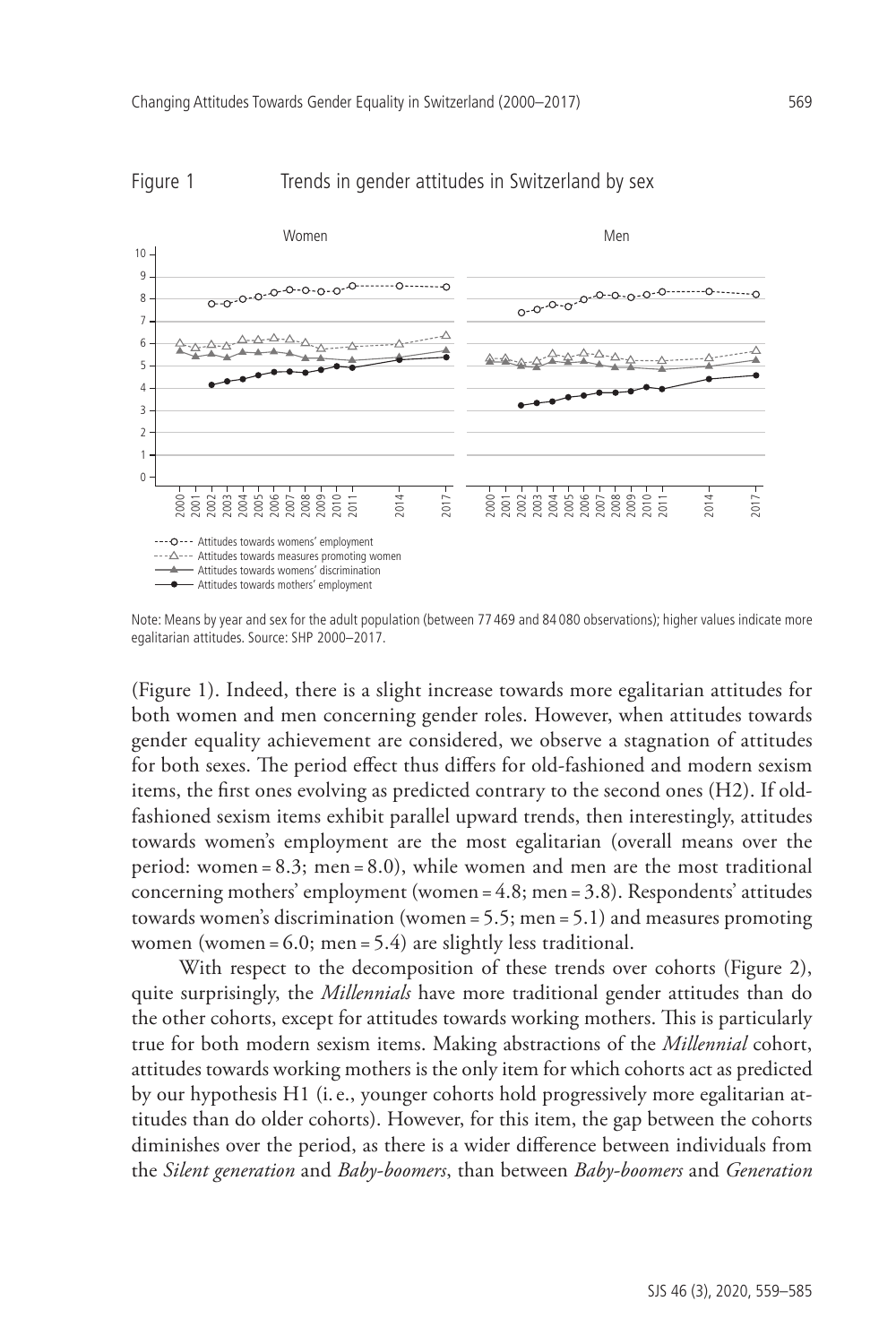

## Figure 2 Decomposition of each gender-attitude item by cohort

Note: Means by year and cohort for the adult population (between 77 469 and 84 080 observations); higher values indicate more egalitarian attitudes. Source: SHP 2000–2017.

*Xers*. This convergence of attitudes, at least among the three older cohorts, is also observable in the other items.

While these results describe the general changing pattern for each attitudinal item at the aggregate level, they hide the within-person variations. For instance, cohort differences could be related to the fact that individuals are in different stages of their life course, the youngest cohort not yet having experienced the same events and transitions (e. g., marriage, parenthood, divorce). To disentangle the period and cohort effects from other factors, we now turn to the results of multivariate analyses. Tables 1 and 2 display, respectively, the results from the pooled OLS (*between* models) and fixed-effects (*within* models) regressions for working-age individuals. A positive coefficient indicates that the variable is associated with more egalitarian attitudes, whereas a negative coefficient indicates that it is associated with more traditional attitudes.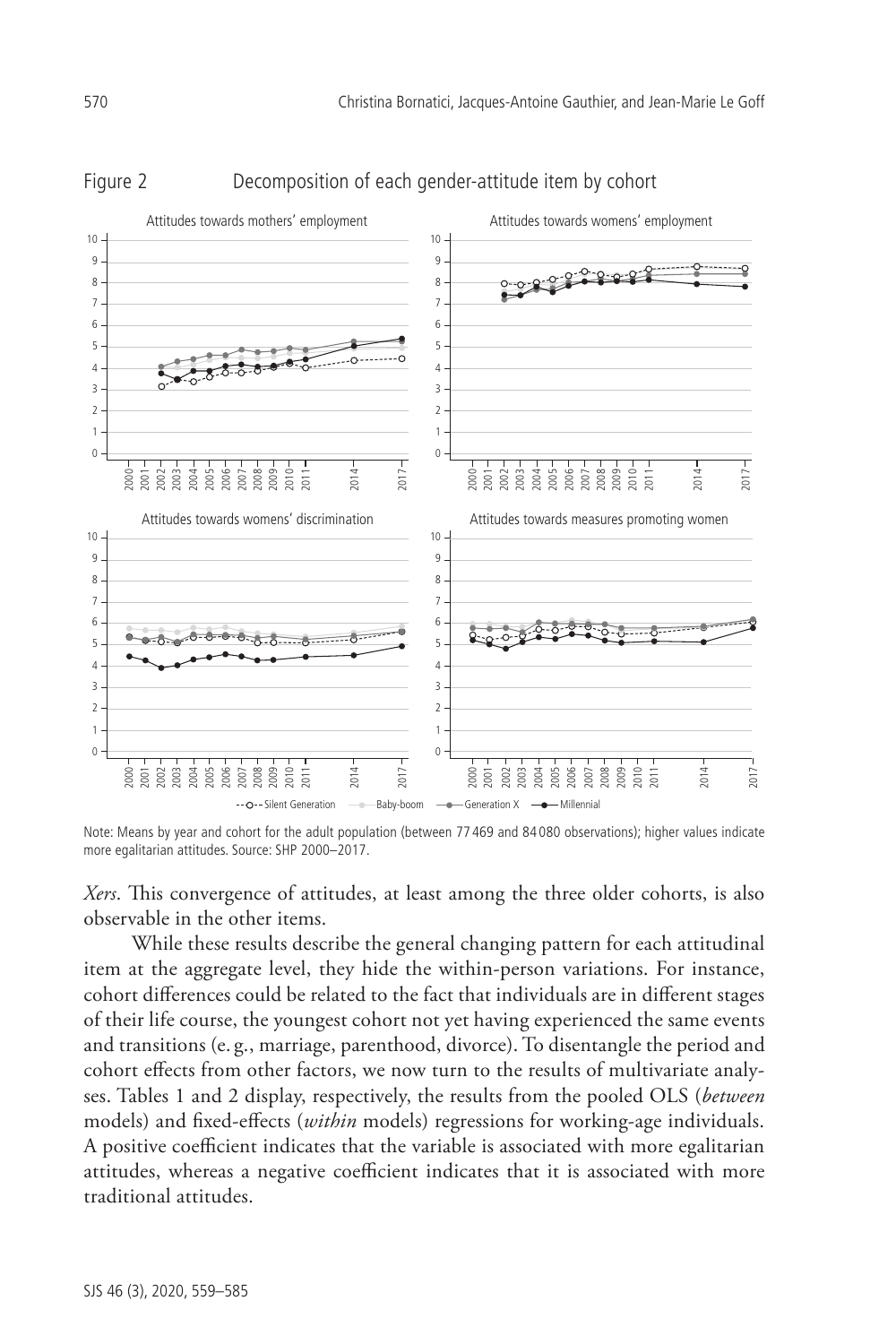| $\ddot{\cdot}$<br><b>・・リノ n n リ 2 p.</b><br>$5 - 2 + 1 + 1 = 0$                                   |             |
|---------------------------------------------------------------------------------------------------|-------------|
| continuants on nandar attitudes to account for unriation.<br>  3)  3)  3)  3)  3)  3)  3)  3)  3) |             |
| シケ こう うこうラニフラノ こっ                                                                                 |             |
| うらりシー<br>١<br>)<br>>>>>>><br>l                                                                    | ;<br>?<br>I |
| Table                                                                                             |             |

|                                                  |             |                            | Old-fashioned sexism      |             |                | Modern sexism             |                            |            |
|--------------------------------------------------|-------------|----------------------------|---------------------------|-------------|----------------|---------------------------|----------------------------|------------|
|                                                  |             | Attitudes towards mothers' | Attitudes towards women's |             |                | Attitudes towards women's | Attitudes towards measures |            |
|                                                  |             | employment                 | employment                |             | discrimination |                           | promotimg women            |            |
|                                                  | Women       | Men                        | Women                     | Men         | Women          | Men                       | Women                      | Men        |
| Year                                             | $0.065***$  | $0.079***$                 | $0.050***$                | $0.057***$  | 0.001          | $-0.001$                  | 0.002                      | $0.011*$   |
| Cohort (ref: Millennial)                         |             |                            |                           |             |                |                           |                            |            |
| Silent generation                                | 0.285       | $-0.051$                   | $0.659***$                | $0.478***$  | $0.851***$     | $0.564***$                | 0.305                      | 0.205      |
| Baby-boom                                        | $0.342*$    | 0.172                      | $0.458***$                | $0.380***$  | $0.979***$     | $0.911***$                | $0.588***$                 | $0.529***$ |
| Generation X                                     | 0.183       | 0.100                      | $0.263***$                | 0.092       | $0.617***$     | $0.586***$                | $0.428***$                 | $0.325**$  |
| Employment (ref: Full-time)                      |             |                            |                           |             |                |                           |                            |            |
| Not working                                      | $-0.578***$ | $0.252**$                  | $-0.387***$               | $-0.226***$ | $-0.191**$     | $0.190**$                 | $-0.082$                   | 0.125      |
| Low part-time                                    | $-0.006$    | $0.541***$                 | $-0.177**$                | $-0.154$    | $-0.155**$     | $0.214*$                  | $-0.125$                   | 0.237      |
| High part-time                                   | $0.479***$  | $0.968***$                 | 0.029                     | $-0.090$    | $-0.031$       | $0.189*$                  | 0.095                      | $0.213*$   |
| Family life stage (ref: Pre-child<br>individual) |             |                            |                           |             |                |                           |                            |            |
| Pre-school family                                | $0.665***$  | $0.534***$                 | $-0.203*$                 | $-0.460***$ | $0.213**$      | $-0.057$                  | 0.195                      | 0.007      |
| School family                                    | 0.055       | 0.053                      | $-0.101$                  | $-0.197**$  | $-0.041$       | $-0.223**$                | 0.078                      | $-0.134$   |
| Post-school family                               | $-0.035$    | $-0.041$                   | 0.048                     | $-0.091$    | $-0.108$       | $-0.258**$                | 0.029                      | $-0.059$   |
| Family post-children                             | 0.047       | $-0.171$                   | 0.092                     | 0.040       | 0.109          | $-0.047$                  | 0.228                      | 0.075      |
| Individual without children                      | $-0.240$    | $-0.208$                   | $0.216**$                 | $0.255**$   | 0.095          | $-0.074$                  | $0.333**$                  | 0.042      |
| Education (ref: Intermediate)                    |             |                            |                           |             |                |                           |                            |            |
| <b>NOT</b>                                       | $-0.663***$ | $-0.072$                   | $-0.134*$                 | 0.061       | $-0.305***$    | $-0.240**$                | $-0.217**$                 | $0.278**$  |
| High                                             | $1.298***$  | $1.099***$                 | $0.322***$                | 0.004       | $0.266***$     | $0.164**$                 | $0.484***$                 | $-0.101$   |

Changing Attitudes Towards Gender Equality in Switzerland (2000–2017) 571

Continuation of table 1 on the next page. Continuation of table 1 on the next page.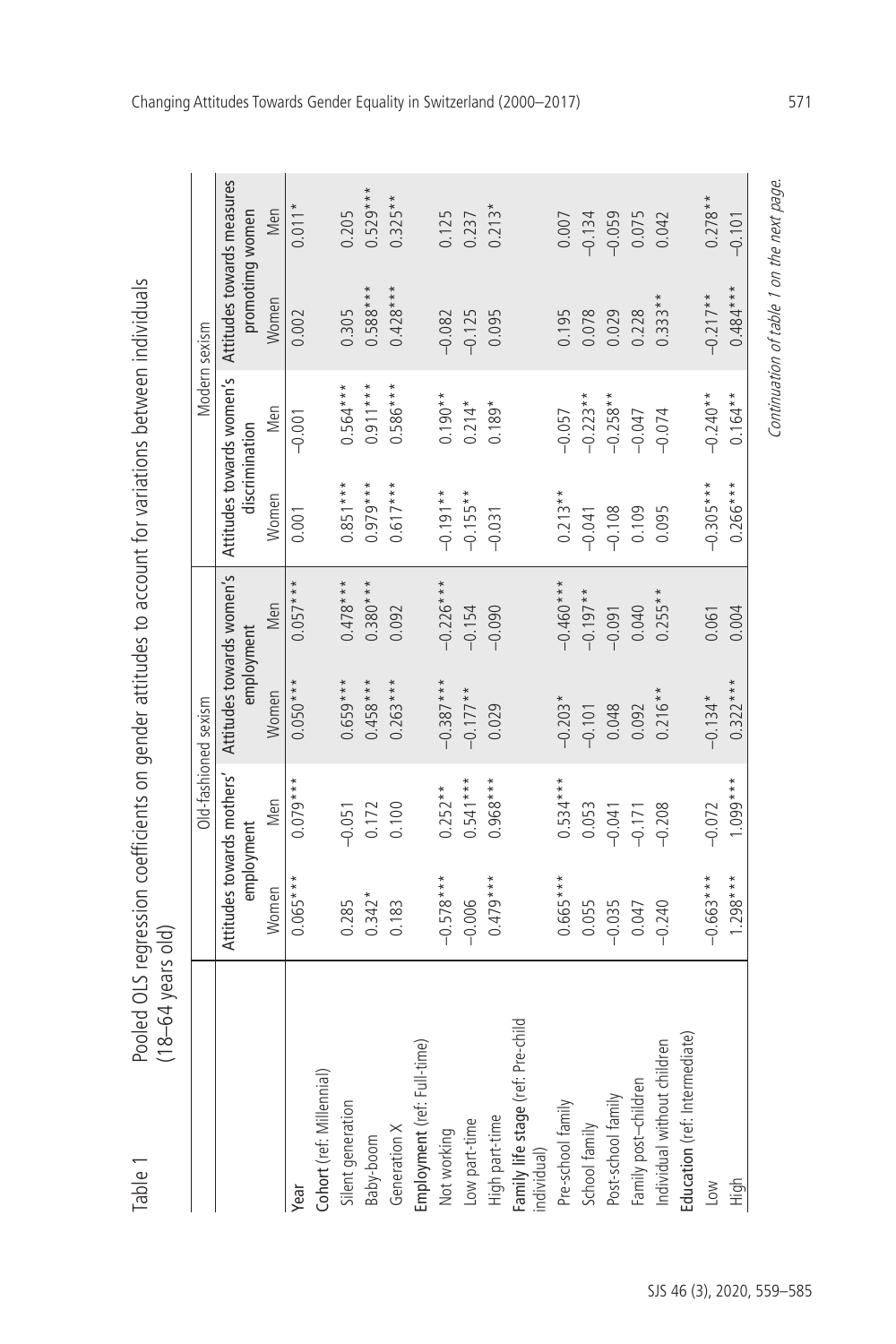| Attitudes towards women's Attitudes towards measures<br>29144<br>6989<br>Men<br>promotimg women<br>0.068<br>$-0.054$<br>$-0.290$<br>$0.292***$<br>$1.755***$<br>$1.627***$<br>$4.777***$<br>$0.352***$<br>$0.275**$<br>Women<br>35286<br>$0.207*$<br>7965<br>0.095<br>$0.777***$<br>$4.452***$<br>$-0.458***$<br>$0.410**$<br>$-0.363**$<br>29302<br>7006<br>Men<br>0.012<br>$-0.090$<br>0.058<br>discrimination<br>$0.677***$<br>$0.456***$<br>$4.614***$<br>$0.269***$<br>$0.130**$<br>Women<br>35516<br>7997<br>0.049<br>0.048<br>0.120<br>Attitudes towards women's<br>$0.489***$<br>$0.732***$<br>$7.062***$<br>$0.206**$<br>27147<br>6490<br>Men<br>0.038<br>0.112<br>0.103<br>0.035<br>employment<br>$0.343***$<br>$0.634***$<br>$7.246***$<br>$0.387***$<br>$0.195**$<br>Women<br>32717<br>$0.163*$<br>7394<br>0.088<br>0.044<br>Attitudes towards mothers'<br>$-0.382***$<br>$-1.005***$<br>$0.537***$<br>$0.481***$<br>$0.505***$<br>$2.182***$<br>26831<br>6456<br>Men<br>0.068<br>0.081<br>employment<br>$-0.770***$<br>$0.539***$<br>$0.435***$<br>$3.851***$<br>$-1.026***$<br>Women<br>32293<br>7370<br>0.105<br>0.034<br>$-0.092$<br>Marital status (ref: Married)<br>Single<br>Cohabitant<br>Divorced, widow<br>Linguistic region (ref: German)<br>French<br>Residential area (ref: Rural)<br>Urban<br>Observations<br>ndividuals<br>$\frac{\text{Constant}}{\mathsf{R}^2}$ |  | Old-fashioned sexism |  | Modern sexism |             |
|----------------------------------------------------------------------------------------------------------------------------------------------------------------------------------------------------------------------------------------------------------------------------------------------------------------------------------------------------------------------------------------------------------------------------------------------------------------------------------------------------------------------------------------------------------------------------------------------------------------------------------------------------------------------------------------------------------------------------------------------------------------------------------------------------------------------------------------------------------------------------------------------------------------------------------------------------------------------------------------------------------------------------------------------------------------------------------------------------------------------------------------------------------------------------------------------------------------------------------------------------------------------------------------------------------------------------------------------------------------------------------------------|--|----------------------|--|---------------|-------------|
|                                                                                                                                                                                                                                                                                                                                                                                                                                                                                                                                                                                                                                                                                                                                                                                                                                                                                                                                                                                                                                                                                                                                                                                                                                                                                                                                                                                              |  |                      |  |               |             |
|                                                                                                                                                                                                                                                                                                                                                                                                                                                                                                                                                                                                                                                                                                                                                                                                                                                                                                                                                                                                                                                                                                                                                                                                                                                                                                                                                                                              |  |                      |  |               |             |
|                                                                                                                                                                                                                                                                                                                                                                                                                                                                                                                                                                                                                                                                                                                                                                                                                                                                                                                                                                                                                                                                                                                                                                                                                                                                                                                                                                                              |  |                      |  |               |             |
|                                                                                                                                                                                                                                                                                                                                                                                                                                                                                                                                                                                                                                                                                                                                                                                                                                                                                                                                                                                                                                                                                                                                                                                                                                                                                                                                                                                              |  |                      |  |               |             |
|                                                                                                                                                                                                                                                                                                                                                                                                                                                                                                                                                                                                                                                                                                                                                                                                                                                                                                                                                                                                                                                                                                                                                                                                                                                                                                                                                                                              |  |                      |  |               | $-0.430***$ |
|                                                                                                                                                                                                                                                                                                                                                                                                                                                                                                                                                                                                                                                                                                                                                                                                                                                                                                                                                                                                                                                                                                                                                                                                                                                                                                                                                                                              |  |                      |  |               |             |
|                                                                                                                                                                                                                                                                                                                                                                                                                                                                                                                                                                                                                                                                                                                                                                                                                                                                                                                                                                                                                                                                                                                                                                                                                                                                                                                                                                                              |  |                      |  |               |             |
|                                                                                                                                                                                                                                                                                                                                                                                                                                                                                                                                                                                                                                                                                                                                                                                                                                                                                                                                                                                                                                                                                                                                                                                                                                                                                                                                                                                              |  |                      |  |               |             |
|                                                                                                                                                                                                                                                                                                                                                                                                                                                                                                                                                                                                                                                                                                                                                                                                                                                                                                                                                                                                                                                                                                                                                                                                                                                                                                                                                                                              |  |                      |  |               | $1.570***$  |
|                                                                                                                                                                                                                                                                                                                                                                                                                                                                                                                                                                                                                                                                                                                                                                                                                                                                                                                                                                                                                                                                                                                                                                                                                                                                                                                                                                                              |  |                      |  |               | $1.521***$  |
|                                                                                                                                                                                                                                                                                                                                                                                                                                                                                                                                                                                                                                                                                                                                                                                                                                                                                                                                                                                                                                                                                                                                                                                                                                                                                                                                                                                              |  |                      |  |               |             |
|                                                                                                                                                                                                                                                                                                                                                                                                                                                                                                                                                                                                                                                                                                                                                                                                                                                                                                                                                                                                                                                                                                                                                                                                                                                                                                                                                                                              |  |                      |  |               | $0.219**$   |
|                                                                                                                                                                                                                                                                                                                                                                                                                                                                                                                                                                                                                                                                                                                                                                                                                                                                                                                                                                                                                                                                                                                                                                                                                                                                                                                                                                                              |  |                      |  |               | $4.554***$  |
|                                                                                                                                                                                                                                                                                                                                                                                                                                                                                                                                                                                                                                                                                                                                                                                                                                                                                                                                                                                                                                                                                                                                                                                                                                                                                                                                                                                              |  |                      |  |               |             |
|                                                                                                                                                                                                                                                                                                                                                                                                                                                                                                                                                                                                                                                                                                                                                                                                                                                                                                                                                                                                                                                                                                                                                                                                                                                                                                                                                                                              |  |                      |  |               |             |
|                                                                                                                                                                                                                                                                                                                                                                                                                                                                                                                                                                                                                                                                                                                                                                                                                                                                                                                                                                                                                                                                                                                                                                                                                                                                                                                                                                                              |  |                      |  |               |             |

Note: \*p<0.05, \*\*p<0.01, \*\*\*p<0.001. Scales range from 0 to 10, higher values indicate more egalitarian attitudes. Source: SHP 2000–2017. SOUTCE: SHP attitudes. 듢 ē  $*$ p<0.001. Scales range from 0 to 10, higher values indicate more egali $\bar{ }$ Note: "p<0.05, ""p<0.01,"

ï

Continuation of table 1.

Continuation of table 1.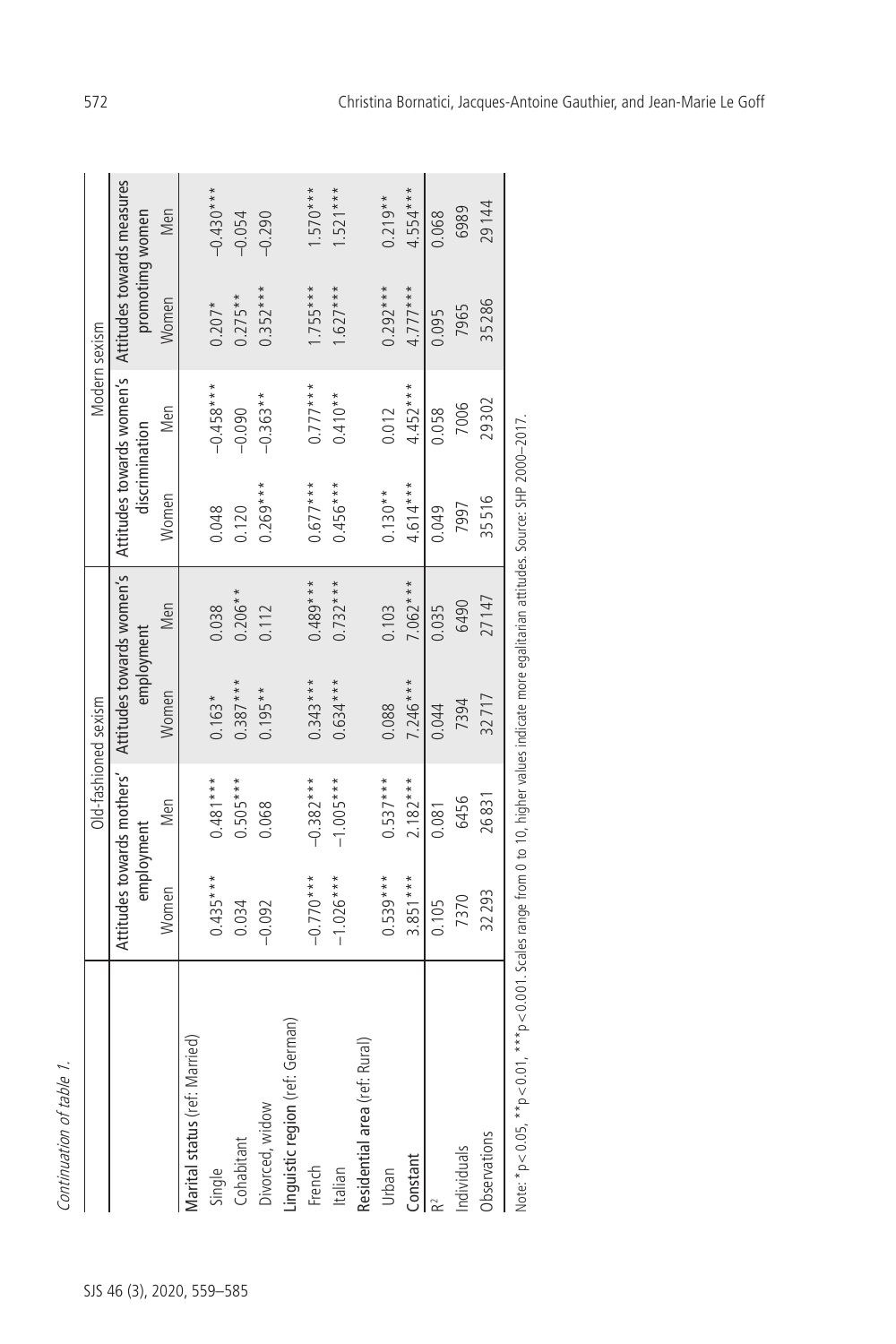Fixed-effects regression coefficients on gender attitudes to account for variations within individuals<br>(18–64 years old) Table 2 Fixed-effects regression coefficients on gender attitudes to account for variations within individuals

| ر<br>ī |        |
|--------|--------|
|        | ars    |
| -<br>1 | Φ      |
| ٦      | ↴<br>l |
| ī      | c      |
| L      |        |

Table 2

|                                                  |                            | Old-fashioned sexism |                           |            |                           | Modern sexism |                            |           |
|--------------------------------------------------|----------------------------|----------------------|---------------------------|------------|---------------------------|---------------|----------------------------|-----------|
|                                                  | Attitudes towards mothers' |                      | Attitudes towards women's |            | Attitudes towards women's |               | Attitudes towards measures |           |
|                                                  | employment                 |                      | employment                |            | discrimination            |               | promoting women            |           |
|                                                  | Women                      | Men                  | Women                     | Men        | Women                     | Men           | Women                      | Men       |
| Year                                             | $0.072***$                 | $0.076***$           | $0.077***$                | $0.078***$ | $-0.009**$                | $-0.005$      | 0.000                      | $0.011**$ |
| Employment (ref: Full-time)                      |                            |                      |                           |            |                           |               |                            |           |
| Not working                                      | $-0.062$                   | $0.149*$             | $-0.185***$               | 0.002      | $-0.023$                  | $-0.012$      | $-0.014$                   | 0.027     |
| Low part-time                                    | 0.041                      | 0.158                | $-0.066$                  | $-0.007$   | 0.015                     | $-0.054$      | $-0.106$                   | $-0.017$  |
| High part-time                                   | $0.115*$                   | $0.158*$             | 0.053                     | 0.044      | $-0.008$                  | 0.033         | 0.002                      | 0.014     |
| Family life stage (ref: Pre-child<br>individual) |                            |                      |                           |            |                           |               |                            |           |
| Pre-school family                                | $0.223**$                  | $0.304***$           | $-0.170*$                 | $-0.236**$ | $0.184**$                 | 0.058         | $0.189*$                   | 0.080     |
| School family                                    | $-0.164*$                  | 0.107                | $-0.122$                  | $-0.058$   | $-0.010$                  | $-0.130$      | 0.034                      | $-0.023$  |
| Post-school family                               | $-0.203*$                  | 0.077                | $-0.061$                  | 0.082      | 0.031                     | $-0.136*$     | 0.107                      | 0.015     |
| Family post-children                             | $-0.168$                   | 0.052                | $-0.179*$                 | 0.006      | 0.038                     | 0.001         | $0.204*$                   | 0.039     |
| Individual without children                      | $-0.309**$                 | 0.056                | $-0.061$                  | 0.109      | $-0.041$                  | $-0.118$      | 0.057                      | $-0.059$  |
| Education (ref: Intermediate)                    |                            |                      |                           |            |                           |               |                            |           |
| $\leq$                                           | $-0.089$                   | $-0.001$             | $-0.078$                  | 0.061      | $-0.383***$               | $-0.391***$   | $-0.289**$                 | $-0.209*$ |
| High                                             | $0.359***$                 | $0.324**$            | 0.047                     | 0.085      | $0.177*$                  | $-0.112$      | $0.222**$                  | $-0.009$  |
| Marital status (ref: Married)                    |                            |                      |                           |            |                           |               |                            |           |
| Single                                           | $-0.216*$                  | $-0.167$             | $0.369***$                | 0.033      | $-0.049$                  | $-0.319***$   | 0.062                      | $-0.126$  |
| Cohabitant                                       | $-0.064$                   | $-0.098$             | $0.188**$                 | 0.106      | 0.018                     | $-0.164*$     | 0.098                      | $-0.081$  |
| Divorced, widow                                  | 0.018                      | 0.039                | 0.117                     | $-0.006$   | $-0.015$                  | $-0.207*$     | 0.006                      | $-0.268*$ |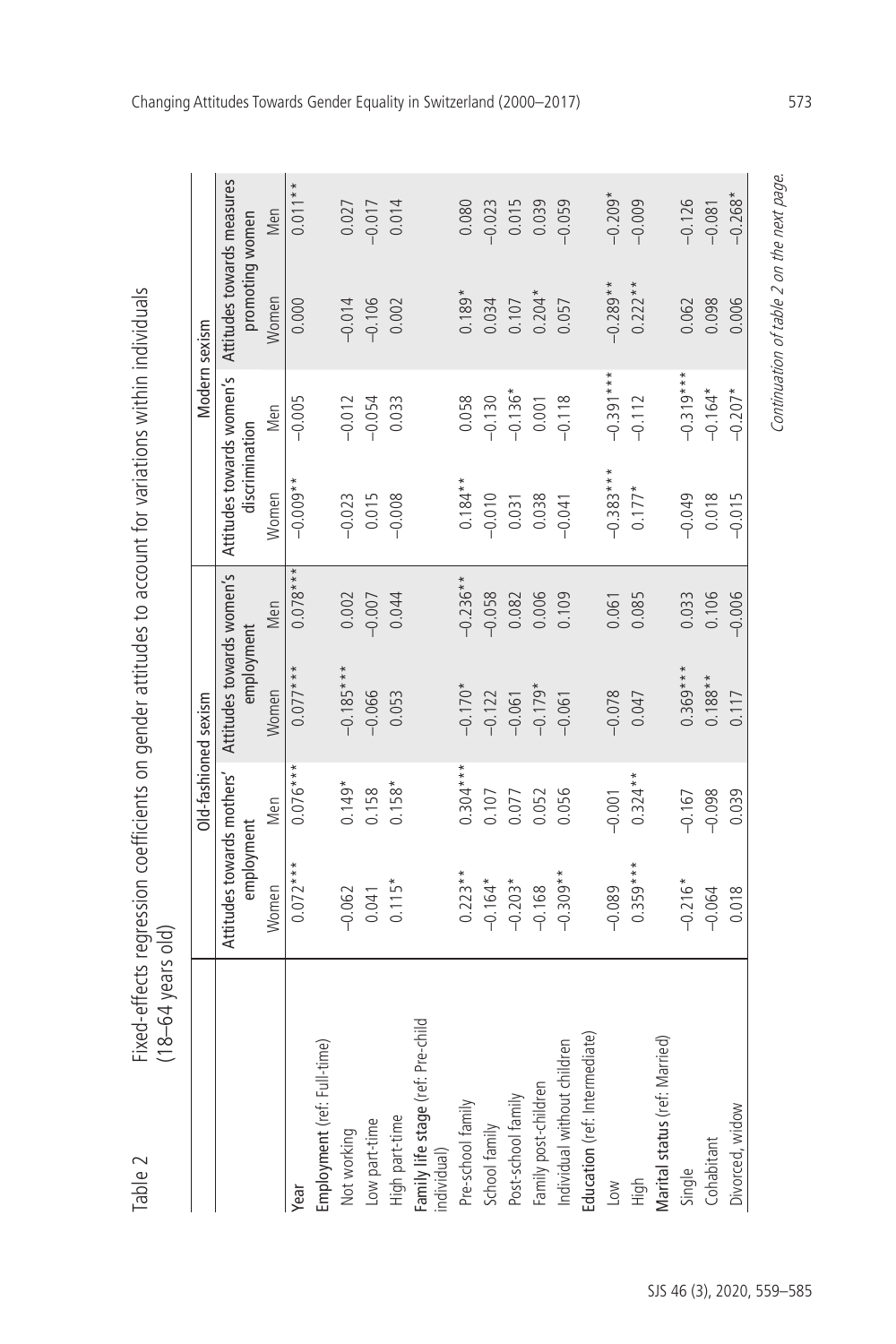| í<br>٢ |
|--------|
| с      |
|        |
|        |
|        |
| j<br>٢ |
|        |
|        |
|        |
|        |
|        |
| i<br>l |

|                                  |                            | Old-fashioned sexism |                           |            |                           | Modern sexism |                            |            |
|----------------------------------|----------------------------|----------------------|---------------------------|------------|---------------------------|---------------|----------------------------|------------|
|                                  | Attitudes towards mothers' |                      | Attitudes towards women's |            | Attitudes towards women's |               | Attitudes towards measures |            |
|                                  | employment                 |                      | employment                |            | discrimination            |               | promoting women            |            |
|                                  | Women                      | Men                  | Women                     | Men        | Women                     | Men           | Women                      | Men        |
| inguistic region (ref: German)   |                            |                      |                           |            |                           |               |                            |            |
| French                           | 0.163                      | $-0.137$             | $0.797***$                | $-0.080$   | $0.456*$                  | 0.010         | 0.440                      | $-0.040$   |
| Italian                          | $-0.544$                   | 0.143                | 0.362                     | 0.083      | 0.011                     | 0.229         | $-0.199$                   | $-0.200$   |
| (ref: Rural)<br>Residential area |                            |                      |                           |            |                           |               |                            |            |
|                                  | 0.073                      | 0.161                | 0.067                     | $-0.016$   | 0.078                     | 0.040         | 0.065                      | $-0.044$   |
| $rac{\text{Constant}}{2}$        | $4.282***$                 | $2.907***$           | $7.260***$                | $7.125***$ | 5.493***                  | 5.375***      | 5.897 ***                  | $5.376***$ |
|                                  | 0.021                      | 0.023                | 0.029                     | 0.028      | 0.003                     | 0.003         | 0.002                      | 0.001      |
| dividuals                        | 7370                       | 6456                 | 7394                      | 6490       | 7997                      | 7006          | 7965                       | 6989       |
| <b>J</b> bservations             | 32293                      | 26831                | 32717                     | 27147      | 35516                     | 29302         | 35286                      | 29144      |

Note: \*<0.05, \*\*p<0.01, \*\*\*p<0.001. Scales range from 0 to 10, higher values indicate more egalitarian attitudes. Source: SHP 2000–2017.  $\overline{\phantom{1}}$ ž CO.O. jue.<br>D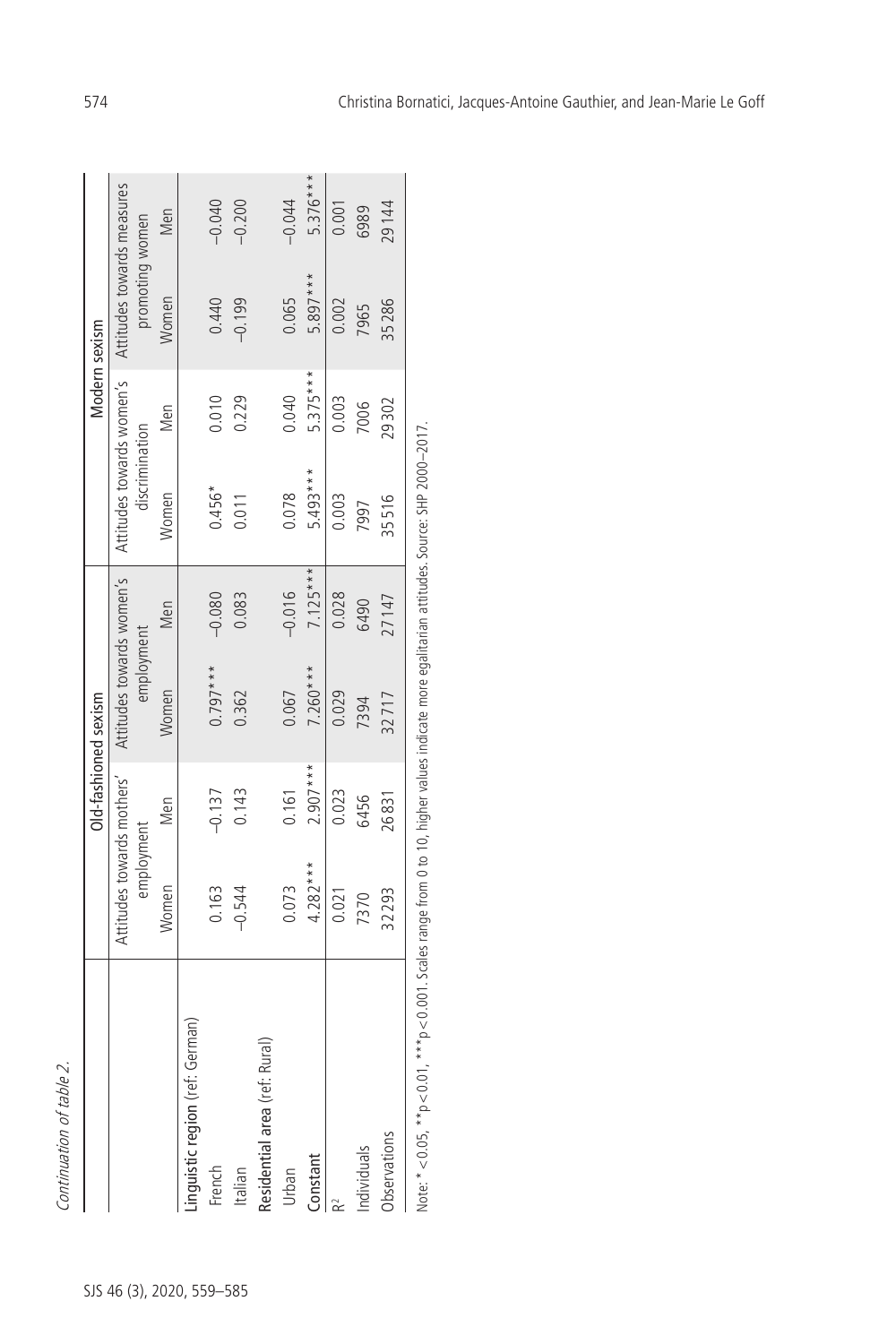First, concerning the period effect, the multivariate results confirm the descriptive ones. Between and within models show that over the observed period, women and men became more egalitarian with respect to old-fashioned sexism items. For example, in examining the change in attitudes of different women over the years (between models), we observe that women are increasingly in favour of working mothers by 0.065 points on the 11-point Likert scale (see the first column of Table 1). In observing women who changed their attitudes over the years (within models), we find that their attitudes evolved towards more egalitarian views by 0.072 points (see first column of Table 2). Regarding modern sexism items, in between models most coefficients are not statistically significant, and in within models the significant coefficients have marginal effects and are indicative of different directions. Overall, we conclude that the period has no effect on attitudinal change measured with modern sexism items. Our period hypothesis (H2) is thus partly confirmed: in the recent Swiss context, historical time is associated with more egalitarian attitudes towards gender roles, but a stall in attitudes towards gender equality achievement is observed.

Second, the multivariate results for the cohort effect also confirm the descriptive ones: *Millennials* have more traditional attitudes than do older cohorts,<sup>4</sup> except for men's attitudes towards mothers' employment, for which the results are not significant. *Baby-boomers*, socialised during the peak of the second wave feminist movement, are the most likely to think that women are still discriminated against and to favour measures promoting women. The cohort replacement hypothesis (H1) is thus rejected: younger cohorts do not have more egalitarian gender attitudes.

#### 6.2 Micro-level determinants of gender attitudes and factors in attitudinal change

In this section, we focus on the association between attitudes and the life course to uncover determinants of gender attitudes and factors of change within an individual. We rely first on results from Tables 1 and 2. Second, to test the mutual influence of the partners in a couple, pooled OLS and fixed-effects regressions are conducted for women and men in couple relationships (Tables 3 and 4). This also allows us to consider couples' specificities.

According to the interest hypotheses, we expect that women's higher participation in the labour force is related to more egalitarian attitudes for women (H3a) and, in couples, for men (H3b). Compared to women working full-time, those who are not occupationally active are the most traditional. Women engaged in low part-time work are also more traditional than those working full-time but to a lesser extent (between models; Table 1). There is no significant difference between women working full-time and those in a high part-time job, except for attitudes towards working mothers, in which women working part-time are more egalitarian than those working full-time. While this is generally consistent with hypothesis H3a, this result could not only be due to an interest mechanism but also to a selection effect:

<sup>4</sup> This result holds when we assess 10-year birth cohorts.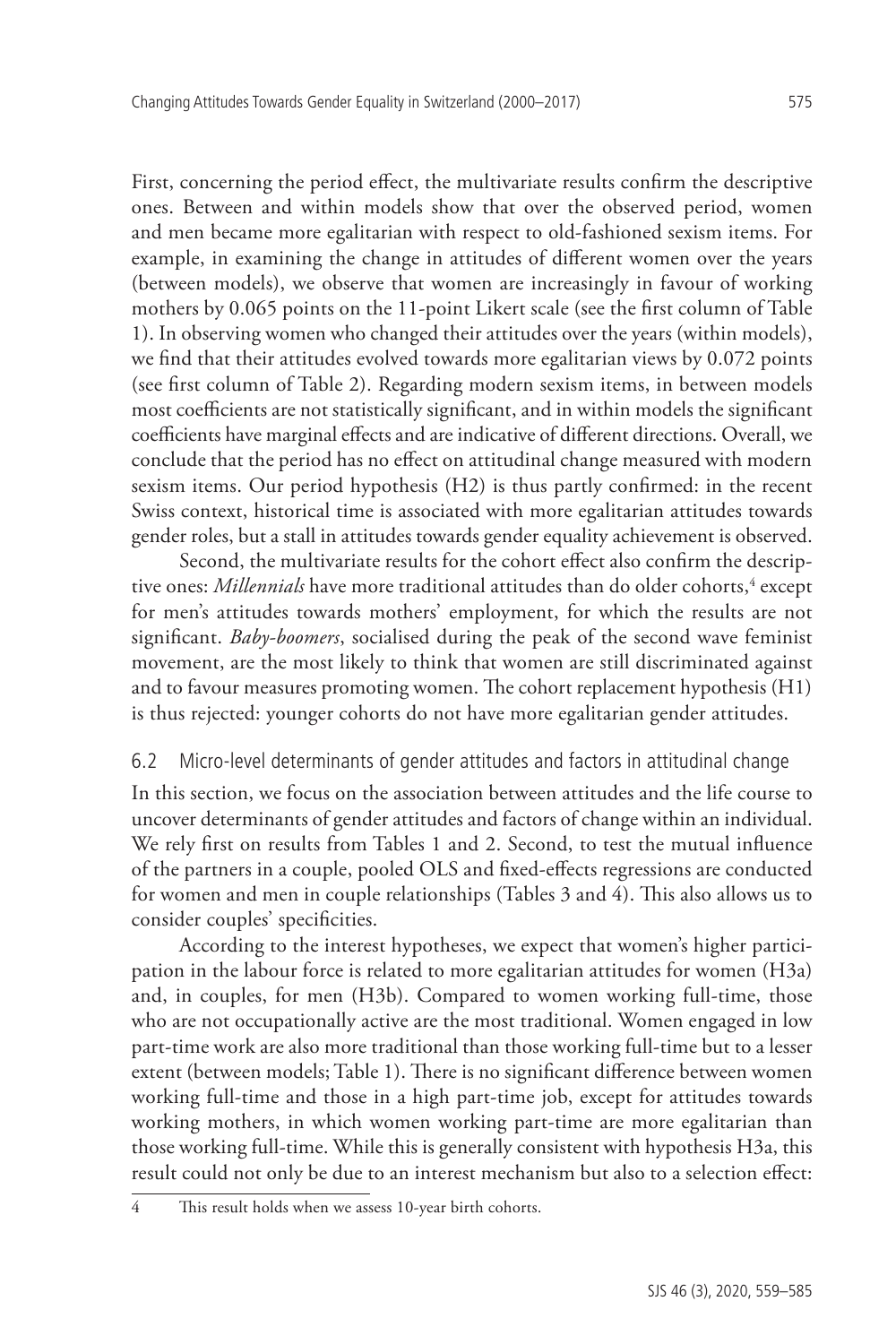| ר המוכח התורשת המקור המוכח המוכח המוכח המקור המקור המוכח המקור המוכח המוכח המוכח המוכח המוכח המוכח המוכח המוכח ה<br>1)<br>2)<br>2<br>)<br>2<br>1<br>)<br>)<br>)<br>)<br>)<br>) |                                                                                   |
|--------------------------------------------------------------------------------------------------------------------------------------------------------------------------------|-----------------------------------------------------------------------------------|
|                                                                                                                                                                                |                                                                                   |
|                                                                                                                                                                                |                                                                                   |
| Noolar                                                                                                                                                                         | " vaars old) in counts relationshims<br>$(18 - 64$ years old) in<br>$\frac{1}{2}$ |

Note: \*p<0.05, \*\*p<0.01, \*\*\*p<0.001. Controlled for year, cohort, education, marital status, linguistic region and residential area. Scales range from 0 to 10, higher values indicate more Note: \*p<0.05, \*\*p<0.01, \*\*\*p<0.001. Controlled for year, cohort, education, marital status, linguistic region and residential area. Scales range from 0 to 10, higher values indicate more Sts. Table 3 Pooled OLS regression coefficients on gender attitudes to account for variations between individuals<br>46 AS (18–64 years old) in couple relationships<br>30 AS (18–64 years old) in couple relationships<br>20 Antitudes Attitudes towards women's | Attitudes towards women's Attitudes towards measures  $0.185***$  $3.561***$ Partner's attitudes 0.271\*\*\* 0.266\*\*\* 0.104\*\*\* 0.117\*\* 0.132\*\*\* 0.105\*\*\* 0.185\*\*\* Constant 2.952\*\*\* 0.911\*\*\* 6.011\*\*\* 5.928\*\*\* 4.107\*\*\* 3.896\*\*\* 4.034\*\*\* 3.561\*\*\*  $0.296**$ High part-time 0.461\*\*\* 0.567\*\*\* 0.197\*\* 0.255\*\*\* 0.191\*\* 0.177\* 0.254\*\* 0.296\*\* 6262 4052  $-0.021$ 0.175 0.345 0.094 Observations (14722 14722 15 15 074 15 073 16 467 16 466 16 263 16 262 Men 0.190 0.253 promoting women 0.181  $0.121$ Individuals 3717 3717 3740 3740 4067 4067 4052 4052 Full-time 0.285\* 0.449\*\*\* 0.265\*\* 0.226\* 0.252\*\* 0.061 0.108 0.175 Post-school family –0.127 –0.125 –0.127 –0.127 –0.125 –0.125 0.125 0.125 0.125 0.125 0.125 0.125 0.1 SS2(0.0 –0.0200 –0.2020 –0.2020 0.004 0.004 0.0020 0.0020 0.000 0.000 0.209 0.209 0.209 0.209 0.209 0.209 0.20 Couple without children –0.214 –0.097 0.254 0.222 0.233 0.294 0.352 0.345 P60.09 0.12 0.171 0.09 0.095 0.095 0.095 0.095 0.095 0.095 0.095 0.095 0.095 0.095 0.095 0.095 0.095 0.095 0.1 Not working –0.619\*\*\* –0.318\*\*\* –0.276\*\*\* –0.161\* 0.077 0.010 0.179 –0.021 Pre-school family 0.647\*\*\* 0.675\*\*\* –0.093 –0.269\* 0.386\*\*\* 0.125 0.225 0.181 School family 21.01 – 2020 – 2020 – 2020 – 2020 – 2020 – 2020 – 2020 – 2020 – 2020 – 2020 – 2020 – 2020 – 2020  $0.169***$  $4.034***$  $0.254***$ **Nomen** 16263 4052 0.179 0.108 0.225 0.352  $0.119$ 0.147 0.106 0.296 Modern sexism  $0.132***$  $3.896***$ 16466  $0.177*$ Men 4067 0.010 0.061  $0.125$ 0.038 0.077  $0.209$ 0.294  $0.042$ discrimination  $0.117***$  $0.386***$  $4.107***$  $0.191**$  $0.252**$ Women 16467  $0.239*$ 4067 0.077 0.125 0.307 0.048 0.233  $5.928***$  $0.255***$  $0.108***$  $0.226*$  $-0.269*$ 15073  $-0.161*$ 3740 Men  $-0.083$  $-0.087$ 0.108 0.222 0.063 employment  $0.104***$  $-0.276***$  $6.011***$  $0.265**$  $0.197**$ Women 3740 15074 Old-fashioned sexism  $-0.093$  $-0.050$ 0.126 0.100 0.254 0.065 Attitudes towards mothers'  $0.266***$  $0.675***$  $0.911***$  $-0.318***$  $0.567***$  $0.449***$ 14721 Men 3717  $-0.289$  $-0.097$ 0.097  $-0.190$  $0.171$ employment  $-0.619***$  $0.647***$  $2.952***$  $0.461***$  $0.271***$ Women  $0.285*$ 14722  $-0.242$ 0.189 3717 0.072 0.004  $-0.214$ egalitarian attitudes. Source: SHP 2000-2017. Noman's employment (ref: Low part-Family life stage (ref: Pre-child Family life stage (ref: Pre-child Couple without children Family post-children Partner's attitudes Post-school family Pre-school family High part-time School family Not working Observations Individuals Full-time Constant couple) time)

576 Christina Bornatici, Jacques-Antoine Gauthier, and Jean-Marie Le Goff

egalitarian attitudes. Source: SHP 2000–2017.

Table 3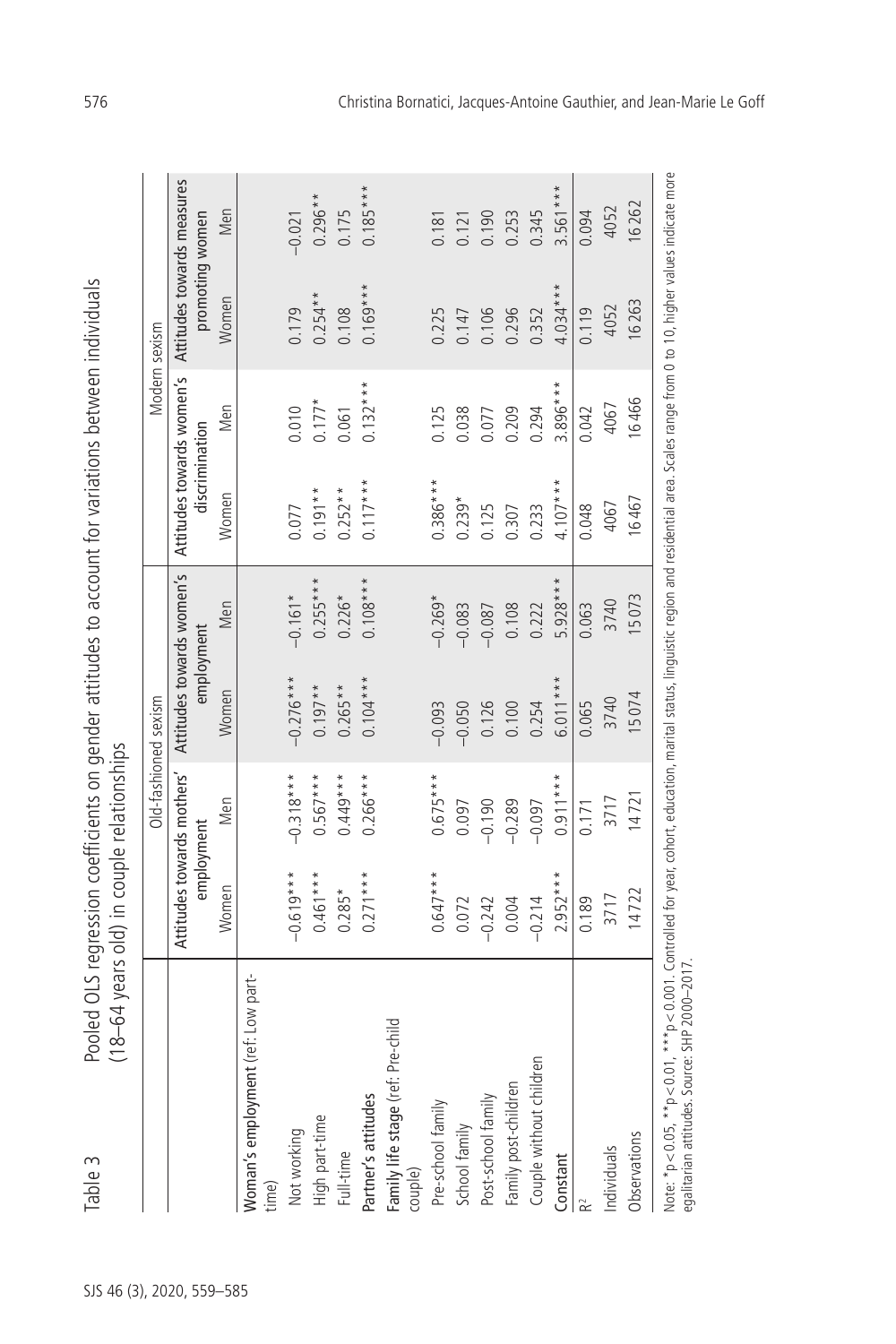| נ<br>ג<br>S<br><b>Allandination</b><br>ׇ֘֒<br>こうせ せんここうりょう うみ                                     |                                                        |
|---------------------------------------------------------------------------------------------------|--------------------------------------------------------|
| . 22-1-1-1-1-2<br>:<br>:<br>:<br>-<br>3<br>3<br>ve con controller server<br>١<br>うりこうソー コノノニ<br>١ | $\frac{1}{2}$<br>$\ddot{\cdot}$<br>is<br>12<br>17<br>Ś |
| i<br>abl<br>$\overline{a}$                                                                        | ໌<br>Ì<br>-<br>c<br>I                                  |

Table 4

|                                                                                                                                                                                                                                 |            | Old-fashioned sexism       |             |                           |                | Modern sexism             |                                               |             |
|---------------------------------------------------------------------------------------------------------------------------------------------------------------------------------------------------------------------------------|------------|----------------------------|-------------|---------------------------|----------------|---------------------------|-----------------------------------------------|-------------|
|                                                                                                                                                                                                                                 | employment | Attitudes towards mothers' | employment  | Attitudes towards women's | discrimination | Attitudes towards women's | Attitudes towards measures<br>promoting women |             |
|                                                                                                                                                                                                                                 | Women      | Men                        | Women       | Men                       | Women          | Men                       | Women                                         | Men         |
| Woman's employment (ref: Low part-                                                                                                                                                                                              |            |                            |             |                           |                |                           |                                               |             |
| time)                                                                                                                                                                                                                           |            |                            |             |                           |                |                           |                                               |             |
| Not working                                                                                                                                                                                                                     | $-0.099$   | $-0.202**$                 | $-0.238***$ | $-0.157*$                 | $-0.004$       | 0.066                     | 0.031                                         | $-0.007$    |
| High part-time                                                                                                                                                                                                                  | 0.062      | $-0.032$                   | $0.136*$    | 0.038                     | $-0.051$       | 0.082                     | 0.074                                         | $-0.046$    |
| Full-time                                                                                                                                                                                                                       | $-0.159$   | $-0.178$                   | 0.123       | 0.061                     | $-0.017$       | 0.032                     | 0.012                                         | $-0.064$    |
| Partner's attitudes                                                                                                                                                                                                             | $0.048***$ | $0.047***$                 | $0.029**$   | $0.031**$                 | 0.016          | 0.016                     | $0.043***$                                    | $0.044***$  |
| Family life stage (ref: Pre-child<br>couple)                                                                                                                                                                                    |            |                            |             |                           |                |                           |                                               |             |
| Pre-school family                                                                                                                                                                                                               | $0.354**$  | $0.348**$                  | $-0.219*$   | $-0.051$                  | $0.291**$      | $0.258*$                  | $0.347**$                                     | $-0.133$    |
| School family                                                                                                                                                                                                                   | $-0.038$   | 0.184                      | $-0.262*$   | $-0.034$                  | $0.239*$       | 0.092                     | 0.226                                         | $-0.321*$   |
| Post-school family                                                                                                                                                                                                              | $-0.140$   | 0.299                      | $-0.156$    | 0.007                     | $0.316*$       | 0.014                     | $0.353*$                                      | $-0.505***$ |
| Family post-children                                                                                                                                                                                                            | $-0.026$   | 0.250                      | $-0.227$    | $-0.142$                  | $0.330*$       | 0.045                     | $0.372*$                                      | $-0.569**$  |
| Couple without children                                                                                                                                                                                                         | $-0.305$   | $0.354*$                   | $-0.119$    | 0.087                     | 0.181          | $-0.112$                  | 0.147                                         | $-0.485**$  |
| Constant                                                                                                                                                                                                                        | $4.152***$ | $2.994***$                 | $6.934***$  | $6.739***$                | $5.403***$     | $5.440***$                | $5.433***$                                    | $5.914***$  |
|                                                                                                                                                                                                                                 | 0.021      | 0.025                      | 0.040       | 0.035                     | 0.004          | 0.003                     | 0.004                                         | 0.004       |
| Individuals                                                                                                                                                                                                                     | 3717       | 3717                       | 3740        | 3740                      | 4067           | 4067                      | 4052                                          | 4052        |
| Observations                                                                                                                                                                                                                    | 14722      | 14722                      | 15074       | 15074                     | 16467          | 16467                     | 16263                                         | 16263       |
| Note: *p < 0.05, **p < 0.001. Controlled for year, education, marital status, linguistic region and residential area. Scales range from 0 to 10, higher values indicate more egalitar-<br>ian attitudes. Source: SHP 2000-2017. |            |                            |             |                           |                |                           |                                               |             |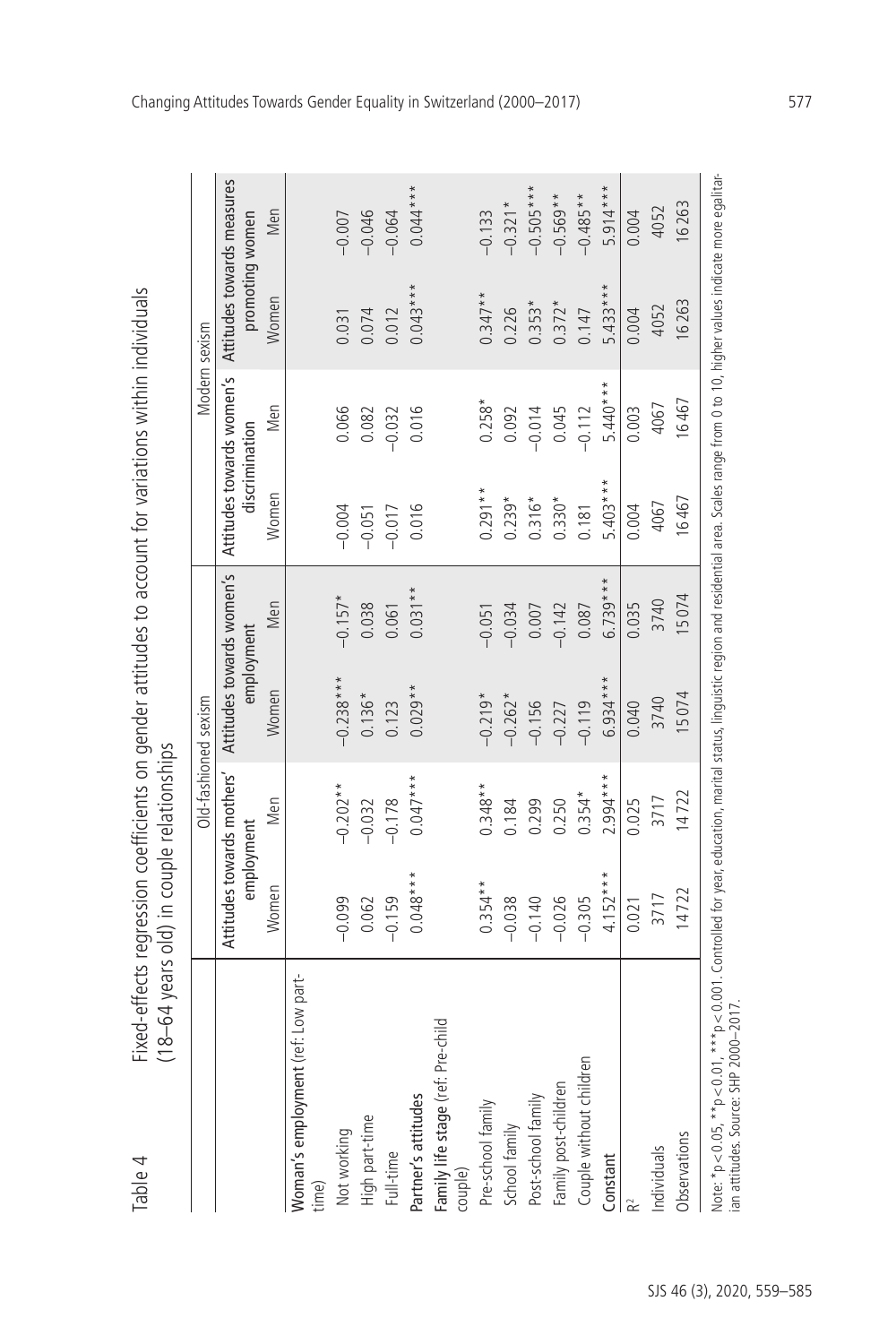women who are more egalitarian work more. Within models reveal that exiting the labour force is related to a change towards more traditional attitudes about women's employment (–0.185, Table 2; alternatively, women starting to work become more egalitarian). We then find further support for the interest hypothesis (H3a). Our results provide an additional finding concerning the interest mechanism and men's employment. We find that men working part-time are more egalitarian than those working full-time (between models). Starting to work part-time or exiting the labour market is also related to men's more egalitarian attitudes towards working mothers (within models). This further supports the interest mechanism: when they start to work part-time, men change their interest structure, leading to a change in gender attitudes.

The indirect interest hypothesis (H3b) also finds support in our data (Tables 3 and 4): in couples, women's more intensive involvement in the labour market is related to men holding more egalitarian attitudes (between models). Additionally, when a woman exits the labour market, her partner develops more traditional attitudes with respect to gender roles (within models).

In couples, we also find that partners' attitudes are significantly and positively associated in both between and within models. This means that individuals with similar attitudes tend to get together and stay together (between models) and that a change in women's attitudes is associated with a change in the same direction in men's attitudes and vice versa (within models). The couple exposure hypothesis (H4) is hence confirmed.

Our last hypotheses (H5a-b) predict higher traditionalism in early family life stages, especially for women, because of higher constraints and cognitive dissonance. To analyse the relationship between change in attitudes and change in family life stages, we concentrate on results from within models and from individuals in couples, as this group is more homogeneous (Table 4). To assess the effect of moving from one family stage to another, we also run the models each time with another stage chosen as the reference category (not shown). For women, a transition from being in a pre-child couple to being in a pre-school family is associated with more traditional attitudes on women's employment, but contrary to our expectations, women also develop more egalitarian attitudes towards working mothers and modern sexism items. Moving to the school family stage, women become more traditional with respect to working mothers. Transitions in subsequent family stages are not associated with further attitudinal changes. For men, a change from being in a prechild couple to being in a pre-school family is related to greater support for working mothers and recognition of women's discrimination. Moving to the school family stage, men become more traditional with respect to modern sexism items. As for women, men's transitions in subsequent family stages are not significantly related to further attitudinal change. As predicted, attitudinal change is only related to the transition in the early family life stages. However, attitudes become more egalitarian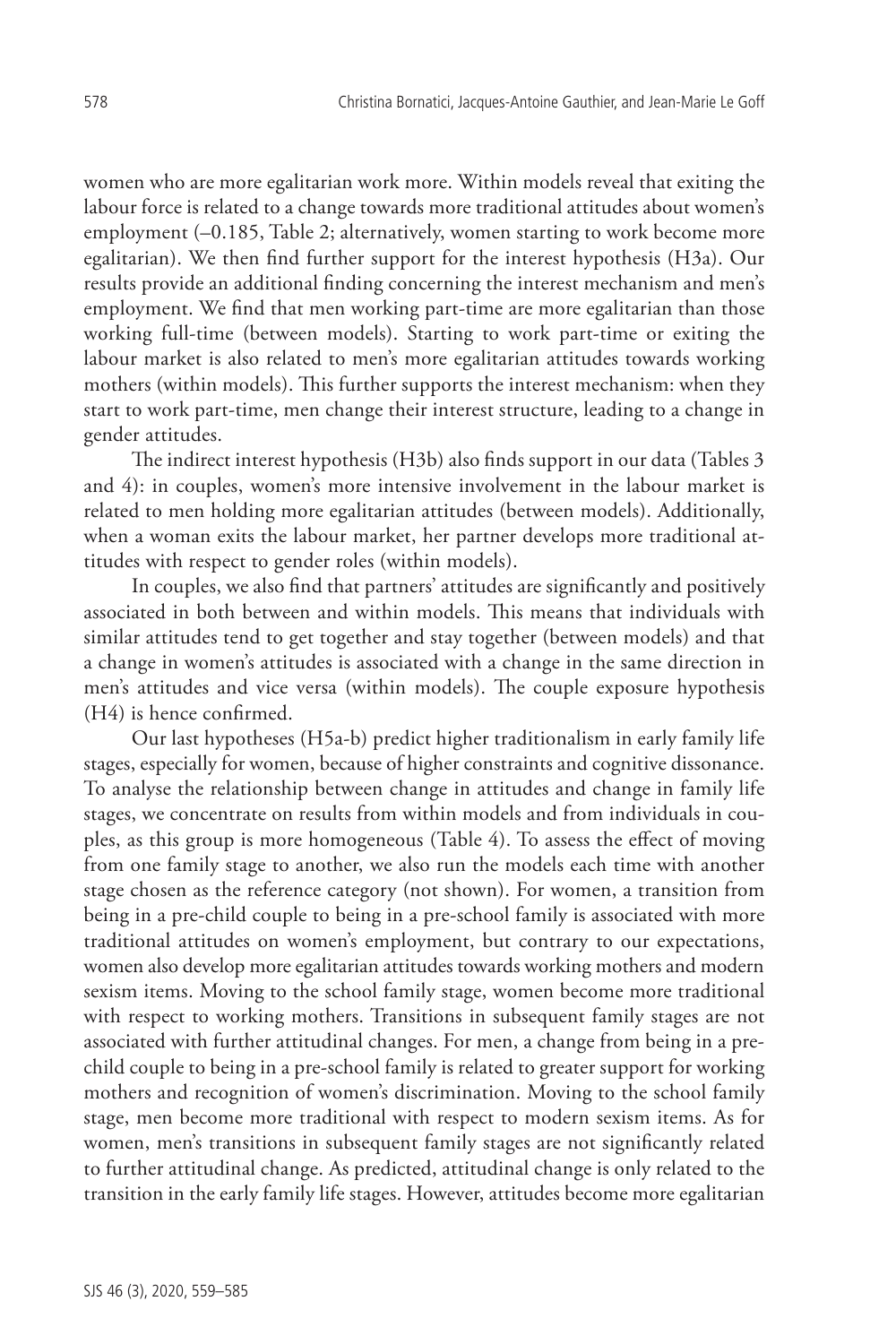in pre-school families and then more traditional in school families. We thus find mixed support for hypothesis 5a, as we do for hypothesis 5b. Indeed, while women develop more traditional attitudes towards gender roles in early family life stages, they also develop more egalitarian attitudes towards modern sexism items (the opposite is true for men).

Considering the control variables, as shown in previous research, for women and men, a higher level of education is generally related to more egalitarian attitudes (between and within models), which supports the exposure and interest mechanisms. Similarly, single, cohabitating and divorced individuals have more egalitarian attitudes than do married individuals (between models), except regarding modern sexism items, for which married men have more egalitarian attitudes than do singles and divorced men. For women, a change in marital status from single to married is related to more egalitarian<sup>5</sup> attitudes towards working mothers, whereas it is related to more traditional attitudes towards women's employment. These results offer mixed support for the cognitive dissonance mechanism. Finally, in the Swiss context, we could expect that individuals living in the French-speaking and urban areas would be more egalitarian. Concerning the linguistic regions, this is true for modern sexism items. However, the Italian-speaking area is associated with most egalitarian attitudes towards women's employment, while the German-speaking area has the most egalitarian views on working mothers (between models). Moving from the German-speaking to the French-speaking areas is, however, related to more egalitarian attitudes for women (within models). The linguistic region provides support for the exposure mechanism. Turning to the residential context, while women and men living in urban areas are more likely to be egalitarian (between models), moving to (or leaving) urban areas is not related to a change in gender attitudes (within models). This last control variable provides no further support for the cognitive dissonance mechanism.

### 7 Discussion and conclusion

In this paper, we first examined the trends in gender attitudes in the Swiss resident population between 2000 and 2017, drawing on cohort and period effects. Second, we investigated the changes in women's and men's gender attitudes, relying on interest, exposure and cognitive dissonance mechanisms. Three main findings emerge from our work.

First, there is a diverging period effect according to the two dimensions of gender attitudes examined, i. e., attitudes towards gender roles (reflecting old-fashioned

<sup>5</sup> As we are interested in the transition from being single to being married (and not the opposite, as stated in Table 2), we analyse the opposite sign of the coefficient. In this example, –0.216 should thus be understood as +0.216.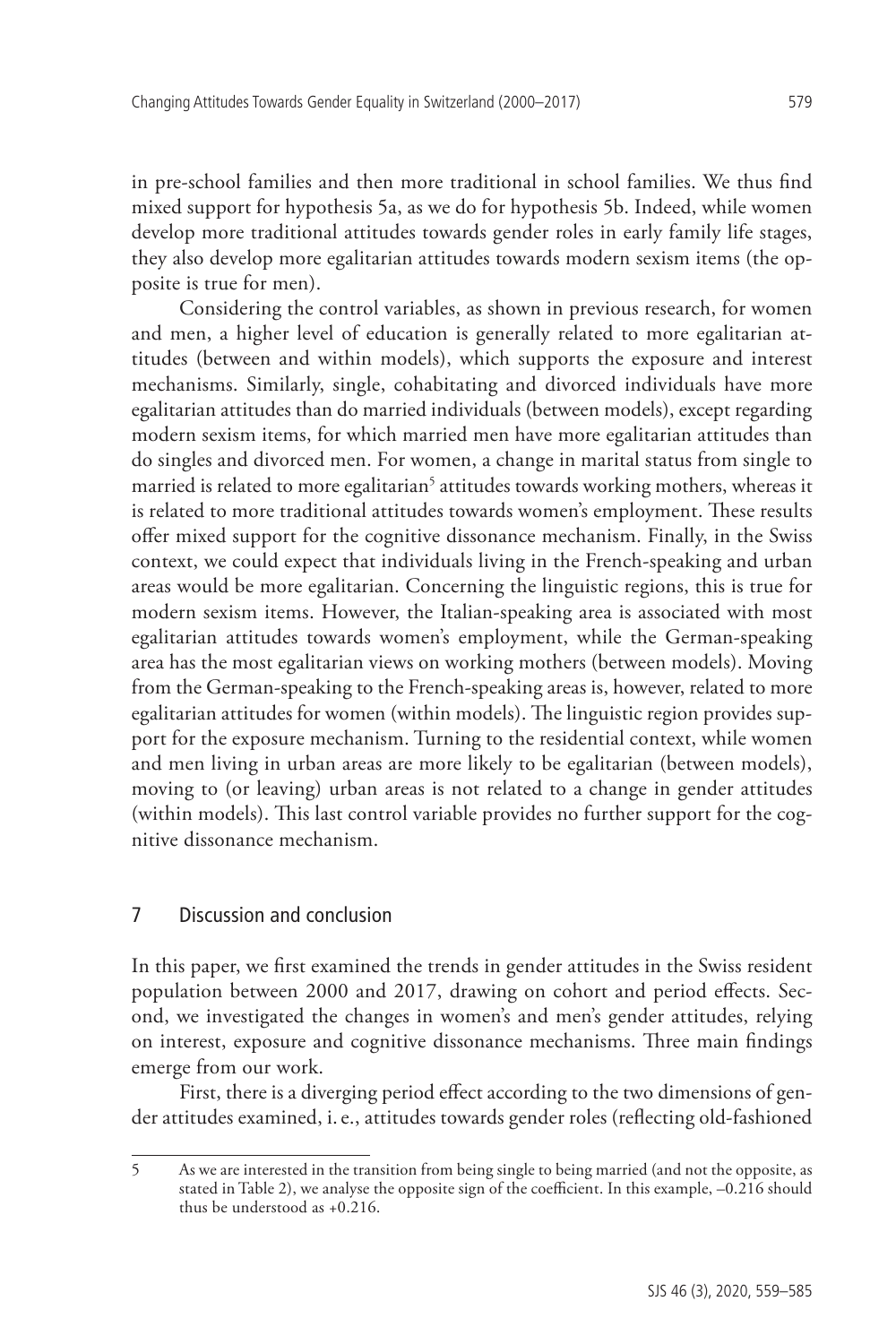sexism) and attitudes towards gender equality achievement (reflecting modern sexism). Women and men are increasingly supportive of women's and mothers' employment, while attitudes about women's discrimination and measures promoting women to reduce gender inequality remain rather stable over the observed period. These differing trends confirm the idea of the multidimensionality of gender attitudes, as shown by Pepin and Cotter (2018) in the US context. Moreover, these differing trends could reflect the structural and institutional contexts in Switzerland. Indeed, women were increasingly involved in the labour market, leading to more acceptance of women's and mothers' employment, while simultaneously, the discourse on gender equality policy has changed since 2000, resulting in limited measures and progress in achieving gender equality (Lanfranconi and Valarino 2014).

Additionally, the observation of attitudinal trends and mean levels of each item reveals, on the one hand, that men have more traditional attitudes than women but that trends in women's and men's attitudes are similar. On the other hand, during the observed period, women and men and all cohorts strongly endorse women's employment, whereas the other items receive moderate support. Thus, women's employment is advocated as long as there is no (pre-school) child in the household. This underlines the persistence of a "gendered master status" characterised by the priority assignation of women to the family in Swiss society (Krüger and Levy 2001) and outlines the dominant "cultural leitbild" in this country (Lück et al. 2017). The general gender culture in Switzerland since 2000 could thus be described as "familial egalitarianist" (Knight and Brinton 2017) or "egalitarian essentialist" (Cotter et al. 2011), which are cultural frames that endorse gender equality while acknowledging innate differences, particularly with respect to the role of mothers. However, egalitarian essentialism cannot explain the rising support for working mothers. In addition to structural factors, one explanation could be economic: with increased costs of living, a supplemental salary could not only be an asset in families but also a need. Thus, by personal interest, as well as through exposure mechanisms, people could increasingly accept working mothers.

Our second major finding is that *Millennials*, despite being socialised in a more egalitarian context, hold more traditional or sexist attitudes than their predecessors do, mainly on modern sexism items. Indeed, younger individuals are less supportive of measures to promote women and believe that women are decreasingly penalised. This may be explained by the fact that the visible improvements made in numerous dimensions of social life regarding gender equality tend to hide the enduring process of gender differentiation and hierarchisation. *Millennials* might therefore deny old-fashioned sexism, which is more visible and socially less desirable, but they remain somewhat blind to new forms of sexism. In this truncated perspective, gender inequality may no longer be considered a major concern. This could result in the disinterest of *Millennials* regarding gender equality issues and a lack of protests (Ellemers and Barreto 2009), leading to the maintenance of gender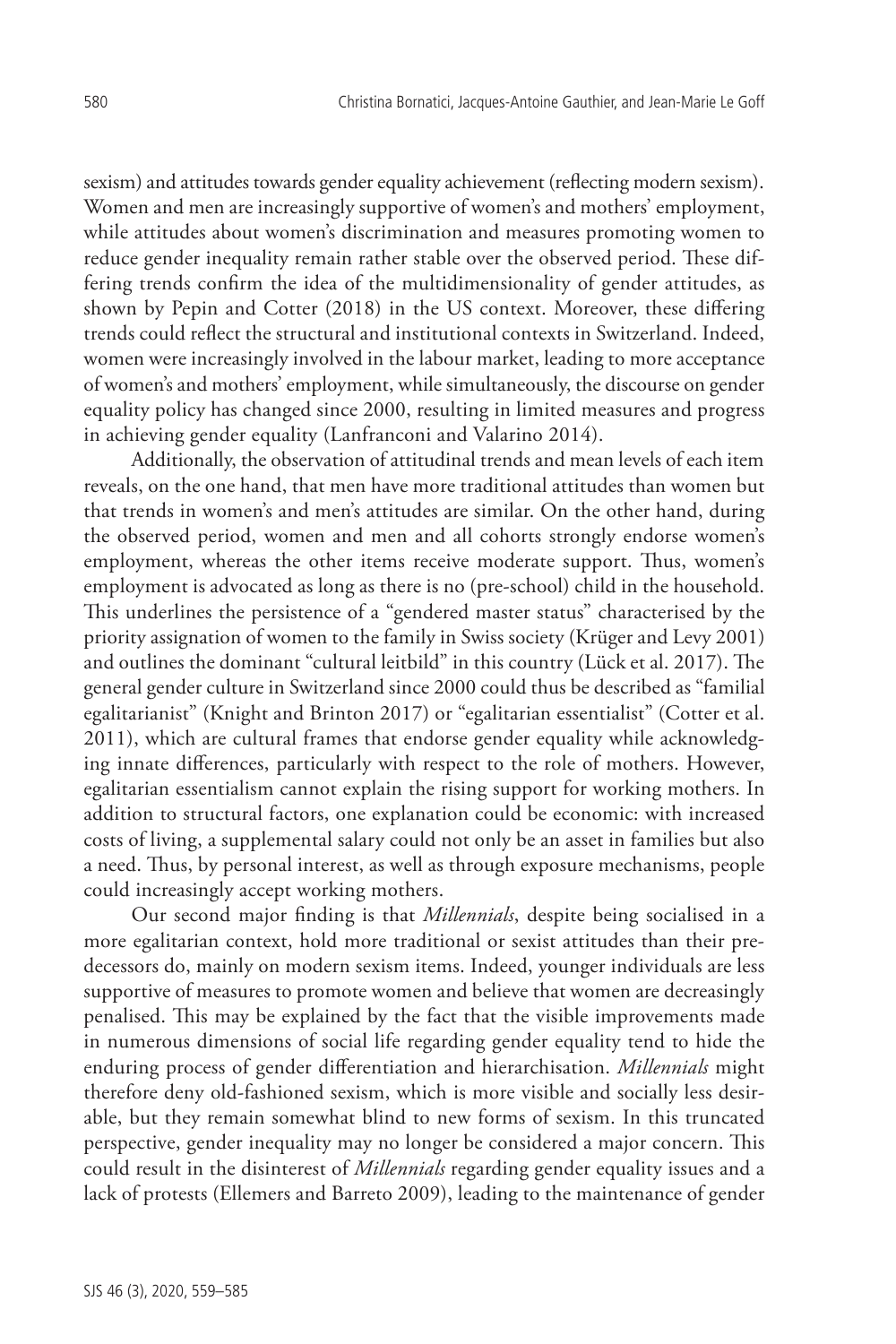inequalities (Becker and Sibley 2016). Moreover, drawing on egalitarian essentialism, *Millennials* may believe that the remaining inequalities in public and private spheres are normal consequences of women's primary caretaker role and are thus not due to any form of disadvantage (Ellemers and Barreto 2009). Especially since the gender equality policy implemented during their adulthood consisted principally of non-state and non-binding measures (Fuchs 2019).

Overall, we observe both a cohort and a period effect, the former being a stronger determinant of gender attitudes than the latter, which corroborates previous findings (Brooks and Bolzendahl 2004). That said, our results also show a convergence of attitudes among the three older cohorts, which indicates the strength of the diffusion and exposure mechanisms of the period effect. Moreover, according to Cotter et al. (2011), the period better reflects trends in the gender attitudes and culture of a population. Finally, similar to previous research on attitudinal trends (Pepin and Cotter 2018), our results suggest that despite a long-standing trend of increasing support towards gender equality in Switzerland, there are signs indicating a slowdown, if not a reversal, of this trend among the youngest generation surveyed. At this stage, it is difficult to assess whether this finding is an age, period or cohort effect. There is therefore a need to follow the younger cohort members as they age and experience new life transitions to assess the extent to which their attitudes towards gender equality are actually weakening.

Third, our results underscore the importance of one's own experiences in changing gender attitudes and indicate a substantial role of interest and exposure mechanisms, while the cognitive dissonance mechanism does not have the expected influence. Indeed, women's and men's attitudes become more egalitarian in the preschool family stage and more traditional in the school family stage, which indicates that the cognitive dissonance mechanism is not effective immediately but rather only after some years of exposure to constraints. This is contrary to findings on the transition to parenthood (Baxter et al. 2014; Grinza et al. 2017). Instead of cognitive mechanisms, the exposure and interest mechanisms could be at play here. Focusing on the change in attitudes around the transition to parenthood in the Swiss context would provide more accurate insights on the cognitive dissonance mechanism than the observations we made regarding the family life stages.

Consistent with the interest and exposure mechanisms, not only women's but also men's employment levels are related to their own attitudes towards gender equality, while a change in their involvement in the labour market is mainly related to an adaptation of their gender role attitudes. If the relation between women's employment and their attitudes was known (Bolzendahl and Myers 2004; Corrigall and Konrad 2007), our results shed new light on this relation for men. Furthermore, within couples, men's attitudes are related to their female partners' employment status. Additionally, individual attitudes reflect a process of exposure and mutual influence between partners. These two results corroborate previous findings (Kroska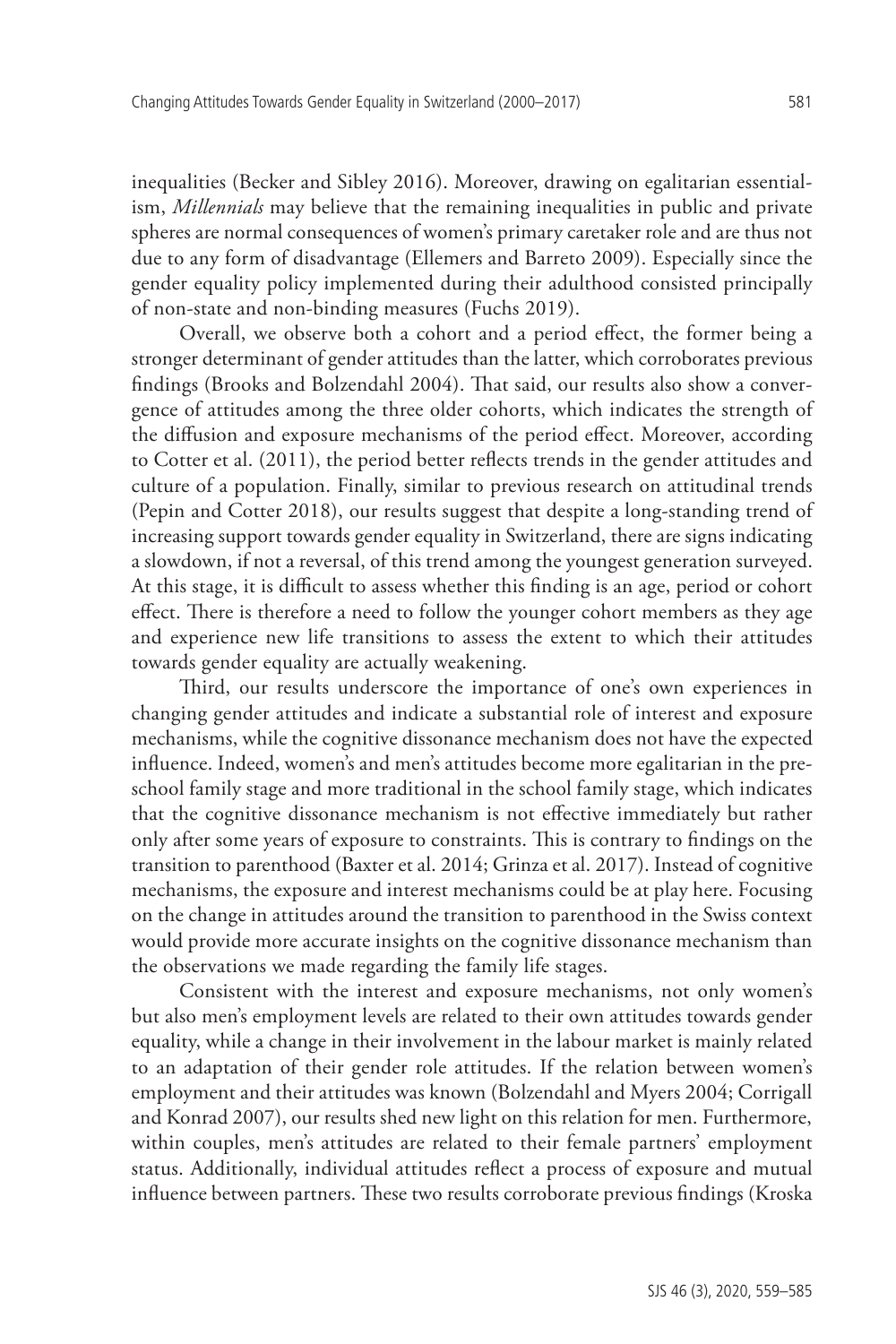and Elman 2009). In future analyses, more detailed attention should be given to couples' functioning with respect to their attitudes. Indeed, while we found that both partners' attitudes evolve in the same direction, further research should assess whether partners' attitudes also converge over time.

Our analyses present some limitations due to the data at hand. While studies in other countries have compared trends in attitudinal changes before and after the mid-1990s, it was not possible to do this for Switzerland. Additionally, attitudes towards gender roles were only assessed through the items reflecting support for women's and mothers' employment. However, accounting for attitudes concerning men's and fathers' involvement in housework and childcare or, more generally, concerning the division of tasks within the couple would have rightly completed our results. Similarly, attitudes about measures to reduce gender inequality targeting men (e. g. men's involvement in childcare) could produce interesting comparison with those targeting women. Moreover, the inclusion of a statement on the negative reactions to complaints about equality would allow us to measure attitudinal changes in the third and last component of contemporary forms of sexism (Becker and Sibley 2016).

To conclude, consistent with previous research in other conservative gender regimes (e. g. Baxter et al. 2014), our results show that in the Swiss context, gender attitudes are not stable over the life course. They are likely to change with specific life transitions and adapt to the associated (gendered) types of social integration. Our results suggest that this occurs mainly through interest and exposure mechanisms. Finally, concerning the attitudinal change at the population level in Switzerland, while the period effect is related to an increase in egalitarian attitudes towards gender roles (and a stall of attitudes towards the achievement of gender equality), cohort replacement would suggest a reversal of gender attitudes in the future. If time will tell how gender attitudes change in Switzerland, some measures could be taken to prevent the reversal of gender attitudes. Broad communication regarding the state of gender inequality in Switzerland and the process of doing gender in family, school, workplace and, more generally, the public sphere, as well as the implementation of national and binding policies to promote gender equality in the private and public spheres, are important in exposing women and men to persisting gender inequality issues and changing their interest structure.

## 8 References

Alwin, Duane, and Ryan McCammon. 2003. Generations, Cohorts, and Social Change. Pp. 23–49 in *Handbook of the Life Course*, edited by Jeylan Mortimer and Michael Shanahan. Boston, MA: Springer US.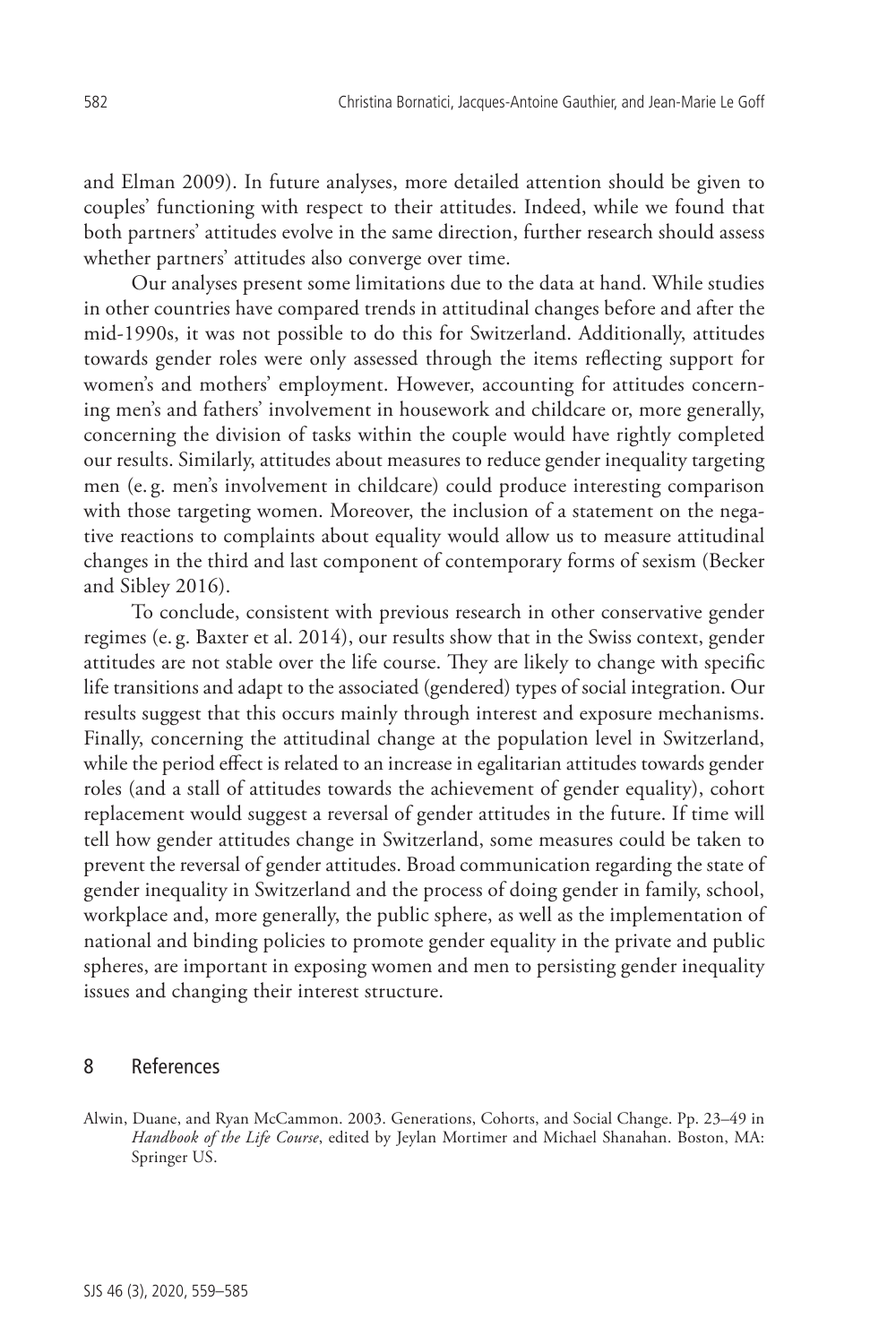- Baxter, Janeen, Sandra Buchler, Francisco Perales, and Mark Western. 2014. A Life-Changing Event: First Births and Men's and Women's Attitudes to Mothering and Gender Divisions of Labor. *Social Forces* 93 (3):989–1014.
- Becker, Julia, and Chris Sibley. 2016. Sexism. Pp. 315-336 in *Handbook of Prejudice, Stereotyping and Discrimination*, edited by Todd Nelson. New-York: Taylor & Francis.
- Berridge, Damon, Bernhard Nauck, Chin-Chun Yi, Roger Penn, and Mojtaba Ganjali. 2009. Changing Attitudes to Gender Roles: A Longitudinal Analysis of Ordinal Response Data from the British Household Panel Study. *International Sociology* 24 (3):346–367.
- Bieri, Oliver, Christina Felfe, and Alma Ramsden. 2017. Evaluation «Anstossfinanzierung»: Entspricht das bestehende Angebot an familienergänzender Kinderbetreuung der Nachfrage? In *Beiträge zur Sozialen Sicherheit*, edited by F. S. I. Office. Bern.
- Bolzendahl, Catherine, and Daniel Myers. 2004. Feminist Attitudes and Support for Gender Equality: Opinion Change in Women and Men, 1974–1998. *Social Forces* 83 (2):759-789.
- Brooks, Clem, and Catherine Bolzendahl. 2004. The transformation of US gender role attitudes: cohort replacement, social-structural change, and ideological learning. *Social Science Research* 33 (1):106–133.
- Brüderl, Josef, and Volker Ludwig. 2015. Fixed-effects panel regression. Pp. 327-357 in *The SAGE Handbook of Regression Analysis and Causal Inference*, edited by Henning Best and Christof Wolf. London: SAGE Publications Ltd.
- Bühler, Elisabeth, and Verena Meier Kruker. 2002. Gendered labour arrangements in Switzerland: Structures, cultures, meanings: statistical evidence and biographical narratives. *GeoJournal* 56 (4):305–313.
- Bühlmann, Felix, Guy Elcheroth, and Manuel Tettamanti. 2009. The Division of Labour Among European Couples: The Effects of Life Course and Welfare Policy on Value-Practice Configurations. *European Sociological Review* 26 (1):49–66.
- Bühlmann, Felix, Guy Elcheroth, and Manuel Tettamanti. 2016. Le premier enfant en contexte l'institutionnalisation du conflit? Pp. 262-284 in *Devenir parents, devenir inégaux: Transition à la parentalité et inégalités de genre*, edited by Jean-Marie Le Goff and René Levy. Genève: Éditions Seismo.
- Corrigall, Elizabeth, and Alison Konrad. 2007. Gender Role Attitudes and Careers: A Longitudinal Study. *Sex Roles* 56 (11/12):847–855.
- Cotter, David, Joan Hermsen, and Reeve Vanneman. 2011. The End of the Gender Revolution? Gender Role Attitudes from 1977 to 2008. *American Journal of Sociology* 117 (1):259–289.
- Davis, Shannon, and Theodore Greenstein. 2009. Gender Ideology: Components, Predictors, and Consequences. *Annual Review of Sociology* 35 (1):87–105.
- Edlund, Jonas, and Ida Öun. 2016. Who should work and who should care? Attitudes towards the desirable division of labour between mothers and fathers in five European countries. *Acta Sociologica* 59 (2):151–169.
- Ellemers, Naomi, and Manuela Barreto. 2009. Collective Action in Modern Times: How Modern Expressions of Prejudice Prevent Collective Action. *Journal of Social Issues* 65 (4):749–768.
- England, Paula. 2010. The Gender Revolution:Uneven and Stalled. *Gender & Society* 24 (2):149–166.
- European Commission. 2017. Special Eurobarometer 465 Gender Equality 2017: European Commission.
- Festinger, Leon. 1957. *A Theory of Cognitive Dissonance*. Stanford: Stanford University Press.
- FSO, Federal Statistical Office. 2017. Les familles en Suisse: Rapport statistique 2017. In *Statistique de la Suisse: 01-Population*. Neuchâtel: FSO.
- FSO, Federal Statistical Office. 2018. Indicateurs du marché du travail 2018. In *Statistique de la Suisse: 03-Travail et rémunération*. Neuchâtel: FSO.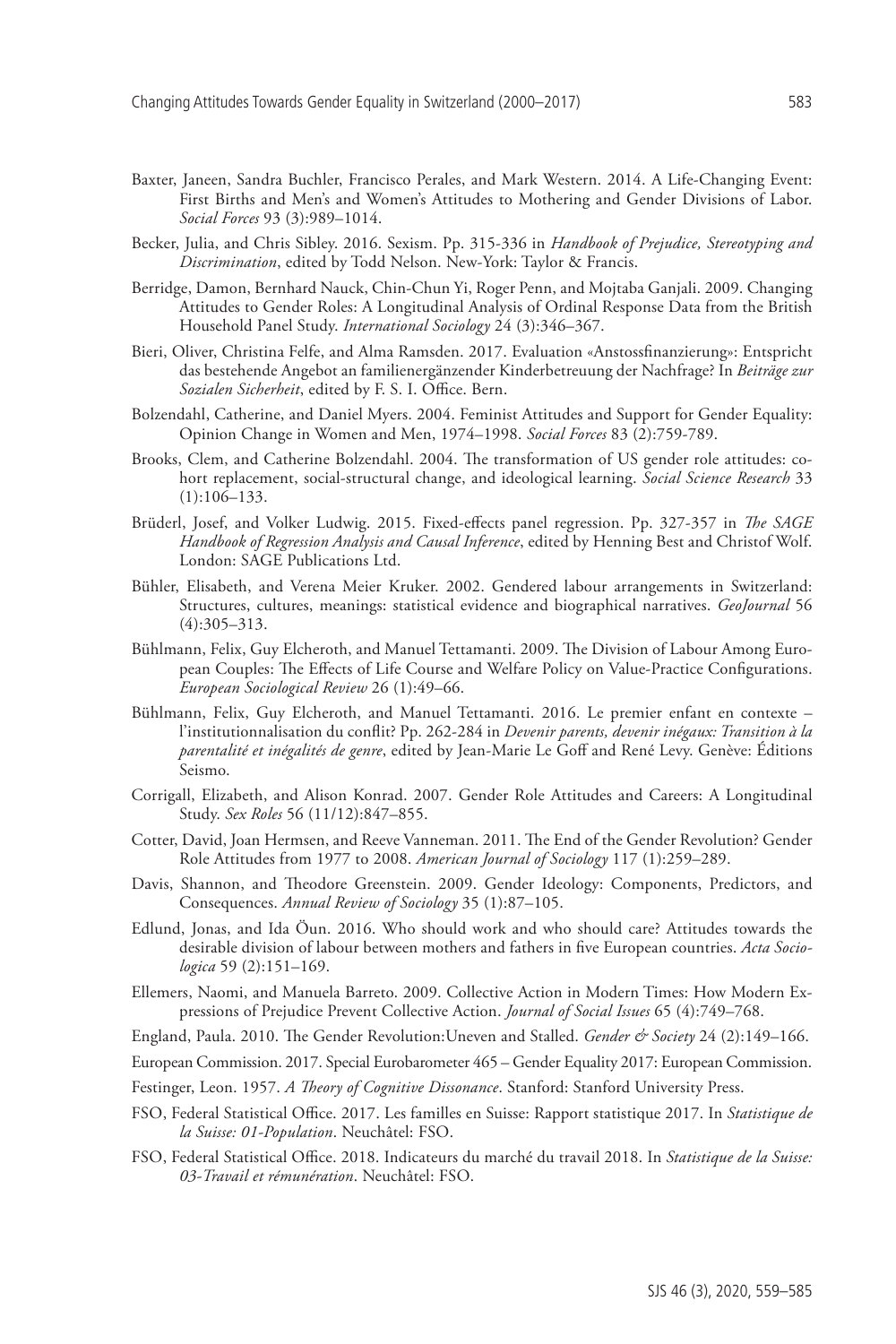- FSO, Federal Statistical Office. 2019. Vers l'égalité entre femmes et hommes: Situation et évolution. In *Statistique de la Suisse: 20-Situation économique et sociale de la population*. Neuchâtel: FSO.
- Fuchs, Gesine. 2019. *Gleichstellungspolitik in der Schweiz: Einführung in ein umstrittenes Politikfeld*. Opladen: Verlag Barbara Budrich.
- Fuchs, Gesine, Lucia Lanfranconi, and Oriana Gebhard. 2018. National Barometer on Equality 2018: Focus on equal pay.
- Fux, Beat. 2002. Which models of the family are encouraged or discouraged by different family policies? Pp. 363-418 in *Family life and policy in Europe. Volume II: Problems and issues in comparative perspective*, edited by Franz-Xaver Kaufmann, Anton Kuijsten and Hans-Joachim Schulze. Oxford: Oxford University Press.
- Grinza, Elena, Francesco Devicienti, Mariacristina Rossi, and Davide Vannoni. 2017. How Entry into Parenthood Shapes Gender Role Attitudes: New Evidence from Longitudinal UK Data. *IZA Discussion Paper* (11088):1–25.
- Hook, Jennifer. 2006. Care in Context: Men's Unpaid Work in 20 Countries, 1965–2003. *American Sociological Review* 71 (4):639–660.
- Inglehart, Ronald, and Pippa Norris. 2003. *Rising Tide: Gender Equality and Cultural Change around the World*. Cambridge: Cambridge University Press.
- Kaufman, Gayle, Eva Bernhardt, and Frances Goldscheider. 2017. Enduring Egalitarianism? Family Transitions and Attitudes Toward Gender Equality in Sweden. *Journal of Family Issues* 38 (13):1878–1898.
- Knight, Carly, and Mary Brinton. 2017. One Egalitarianism or Several? Two Decades of Gender-Role Attitude Change in Europe. *American Journal of Sociology* 122 (5):1485–1532.
- Korpi, Walter. 2000. Faces of Inequality: Gender, Class, and Patterns of Inequalities in Different Types of Welfare States. *Social Politics: International Studies in Gender, State & Society* 7 (2):127–191.
- Kroska, Amy, and Cheryl Elman. 2009. Change in attitudes about employed mothers: Exposure, interests, and gender ideology discrepancies. *Social Science Research* 38 (2):366–382.
- Krüger, Helga, and René Levy. 2001. Linking Life Courses, Work, and the Family: Theorizing a Not So Visible Nexus between Women and Men. *Canadian Journal of Sociology* 26 (2):145–166.
- Kuhn, Ursina, and Laura Ravazzini. 2018. Moral Pressures for Women to Stay Home: Incorporating Gender Role Attitudes into a Categorical Labour Supply Model of Couples. *SSRN*.
- Lanfranconi, Lucia M., and Isabel Valarino. 2014. Gender equality and parental leave policies in Switzerland: A discursive and feminist perspective. *Critical Social Policy* 34 (4):538–560.
- Le Goff, Jean-Marie, and René Levy. 2016. *Devenir parents, devenir inégaux : transition à la parentalité et inégalités de genre*, *Questions de genre*. Genève: Éditions Seismo.
- Lesthaeghe, Ron, and Guy Moors. 2002. Life course transitions and value orientations: Selection and adaptation. In *Meaning and choice: Value orientations and life course decisions*, edited by R. Lesthaeghe. The Hague: NIDI/CBGS.
- Levy, René, and Felix Bühlmann. 2016. Towards a socio-structural framework for life course analysis. *Advances in Life Course Research* 30:30–42.
- Levy, René, Jacques-Antoine Gauthier, and Eric Widmer. 2006. Entre contraintes institutionnelle et domestique: Les parcours de vie masculins et féminins en Suisse. *Canadian Journal of Sociology* 31 (4):461–489.
- Levy, René, Jean Kellerhals, and Eric Widmer. 2002. Modern Families or Modernized Family Traditionalism? Master Status and the Gender Order in Switzerland. *Electronic Journal of Sociology* 6 (4):1–42.
- Lück, Detlev, Sabine Diabaté, and Kerstin Ruckdeschel. 2017. Cultural Conceptions of Family as Inhibitors of Change in Family Lives: The 'Leitbild' Approach. Pp. 61-86 in *Family Continuity and Change: Contemporary European Perspectives*, edited by Vida Česnuitytė, Detlev Lück and Eric Widmer. London: Palgrave Macmillan.